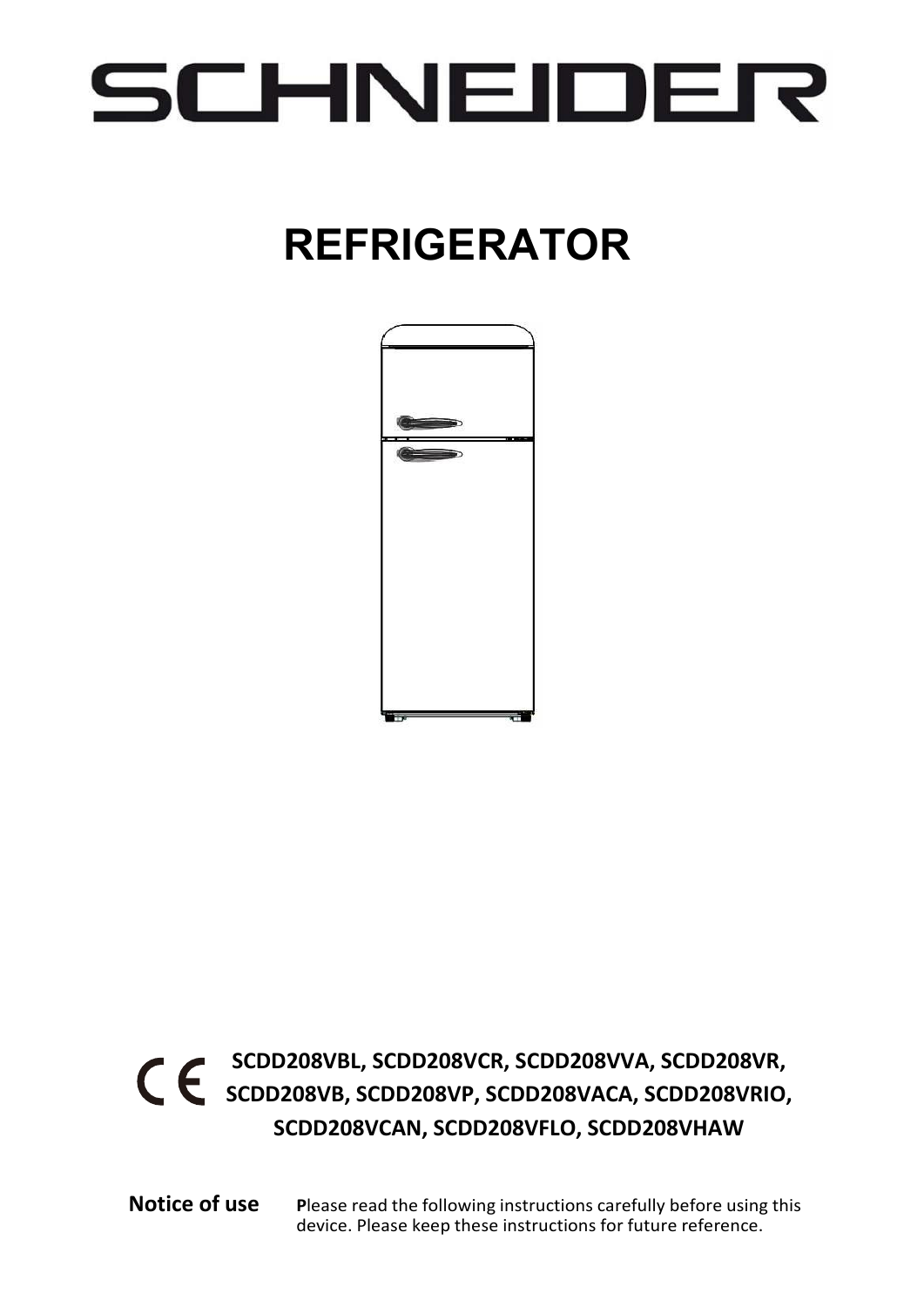### **SAFETY INSTRUCTION**

Read all instructions before using the appliance.

Read this manual carefully before using the machine so that you know exactly what to do and what not to do.

Improper use of the appliance can be dangerous, especially for children.

This device is intended for use in household applications.

This device may be used by children of at least 8 years of age and by persons with reduced physical, sensory or mental capacities or without experience or knowledge, if (if they) are properly supervised. s or if they have been given instructions relating to the safe use of the appliance and the risks involved have been understood. Children must not play with the device. Cleaning and user maintenance shall not be made by children without supervision.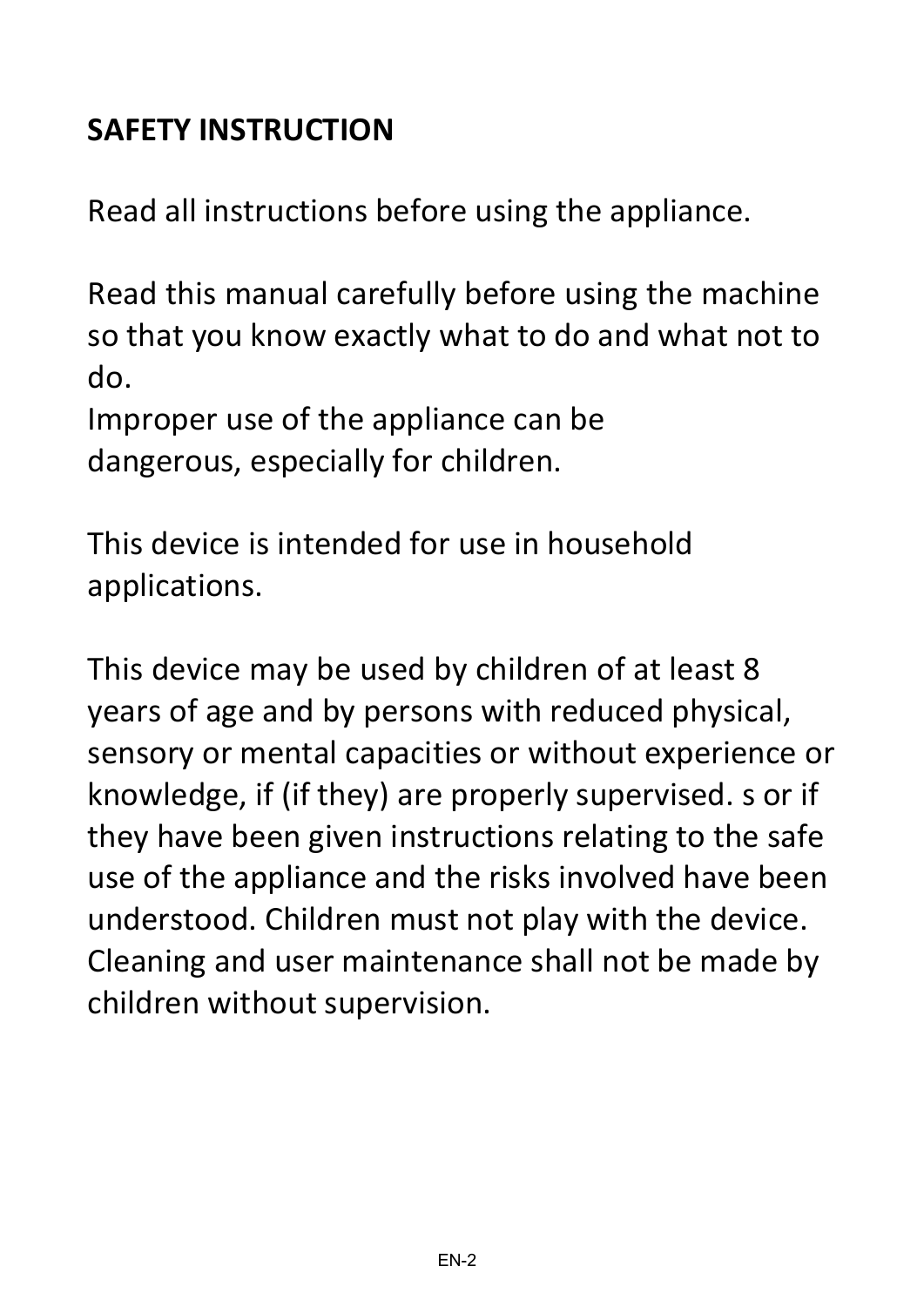Children should be supervised to ensure that they do not play with the appliance.

**CAUTION:** Keep the ventilation openings in the enclosure of the appliance or in the built-in structure clear.

**CAUTION:** Do not use mechanical devices or other means to accelerate the defrosting process other than those recommended by the manufacturer.

**CAUTION:** Do not damage the refrigeration circuit. **CAUTION:** Do not use electrical appliances inside the food storage compartment, unless they are of the type recommended by the manufacturer.

If the power cable is damaged, it must be replaced by the manufacturer, its after-sales service or persons of similar qualification in order to avoid a danger.

Do not store explosive substances such as aerosols containing flammable propellants in this device.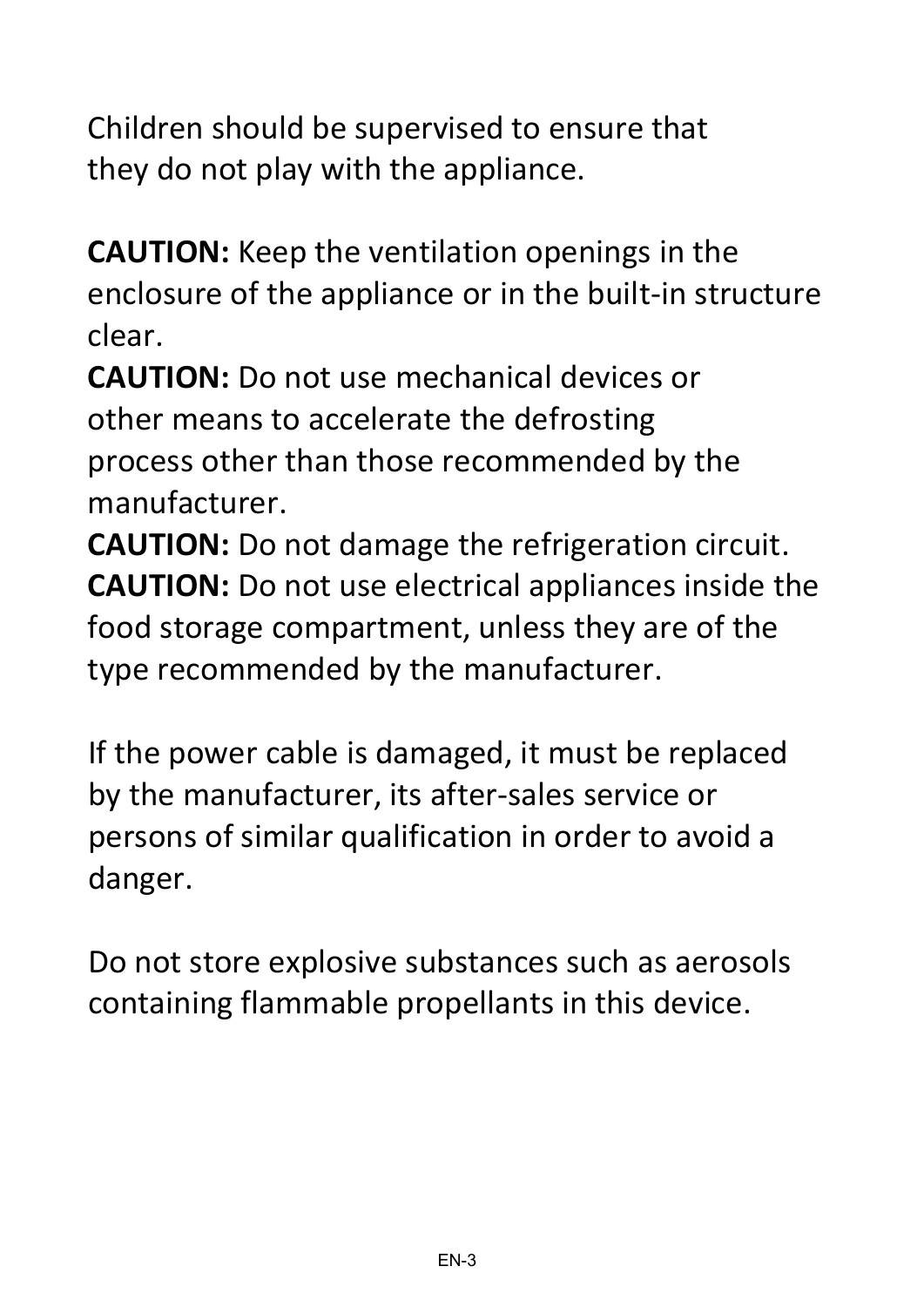- Before you throw away your appliance: remove the door and leave the shelves in place so thatchildren cannot easily play inside.
- -Never allow children to operate or play with the device.
- Never clean any parts of the appliance with flammable fluids. The fumes represent a fire hazardor can cause explosions.

- Do not store or use gasoline or other flammable gases or liquids in or near this appliance. Fumes can cause fire or explosion.

- Do not install this device in a place with extreme climatic conditions such as: insufficient ventilation, temperatures below 16 ° C or above 38 ° C

This product complies with current European safety standards for electrical devices. It has been subjected to long trials and meticulous tests to assess its safety and reliability.

Before connecting the appliance, check that the data on the rating plate correspond to those for your installation.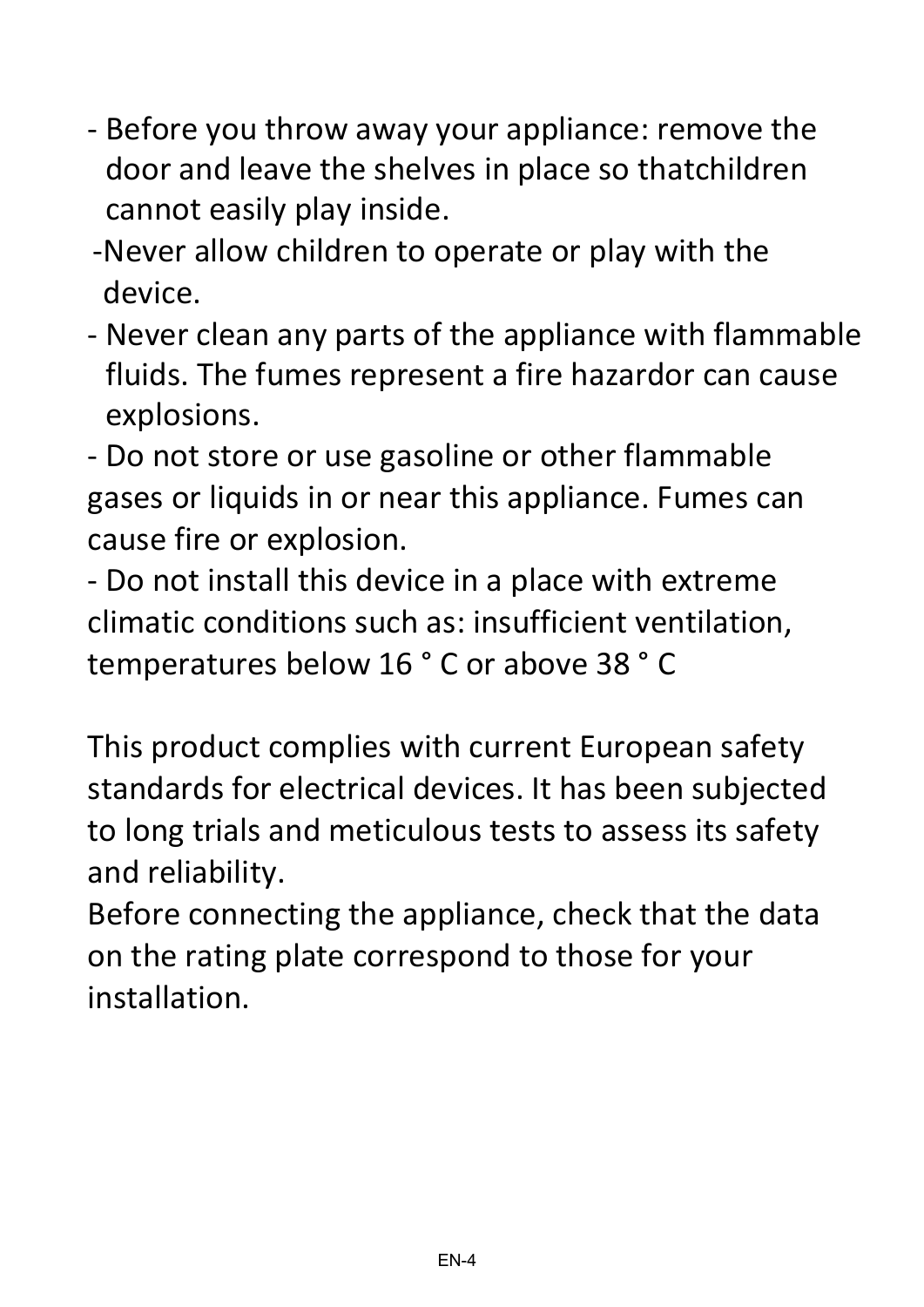The packaging materials are recyclable, do not leave them in the environment, take them to a specialized center for recycling. The electrical safety of this device is guaranteed only when it is connected to anelectrical installation equipped with a grounded plug-ingood condition, in accordance with the standards in force. If in doubt, have the installation checked carefully by a qualified technician.

The use of this device, like that of any electrical device, involves observing certain fundamental rules:

- Do not touch the device with wet or damp hands or feet;
- Do not pull on the power cable to disconnect the plug from the outlet;
- Do not leave the device exposed toatmospheric agents;
- Do not allow the appliance to be used by children without supervision;

• Do not unplug or plug the plug into the outlet of current with wet hands; before carrying out any cleaning or maintenance operation, disconnect the appliance from the power supply by unplugging the plug or by turning off the main switch of the installation;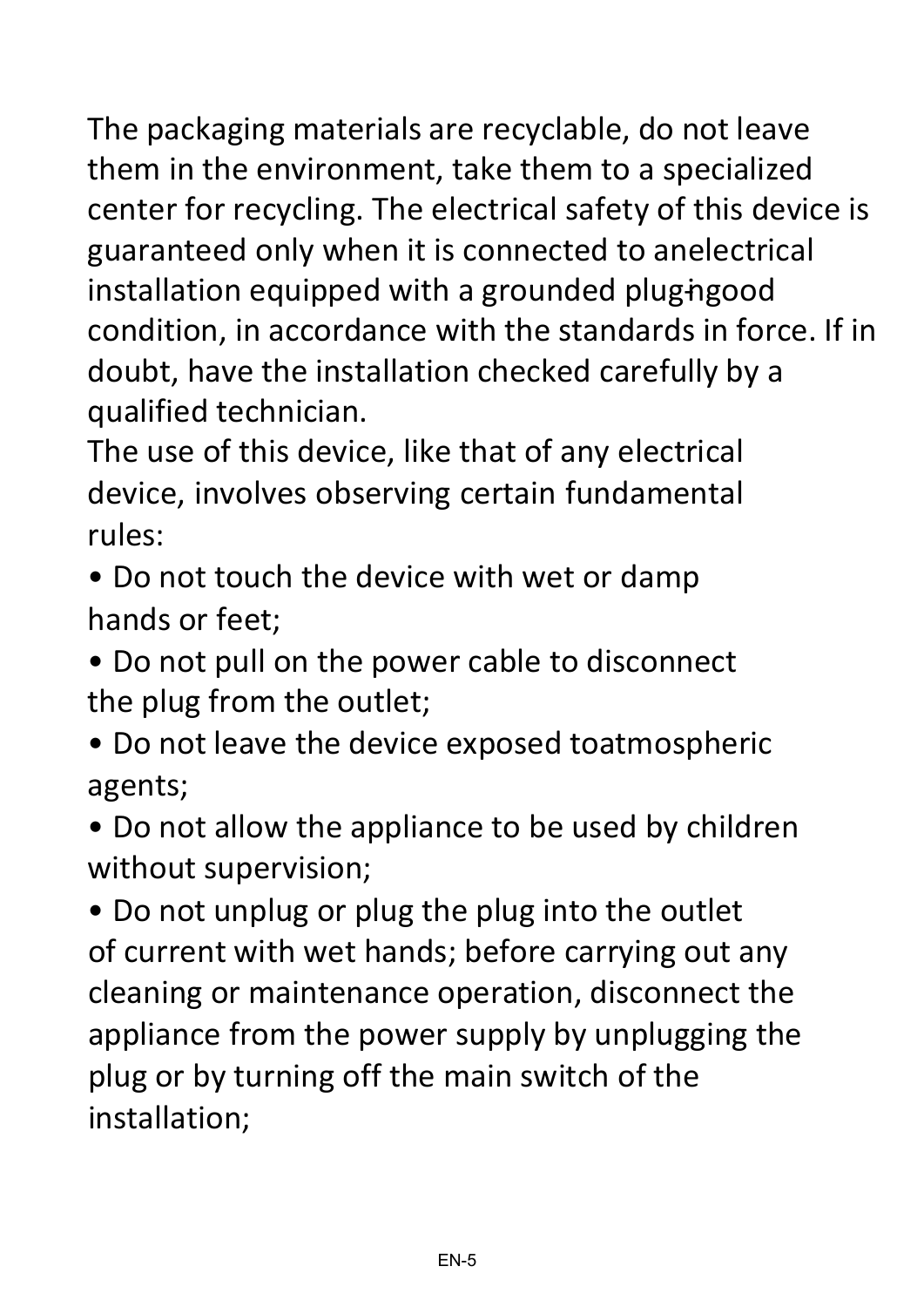The socket must remain accessible after device installation.

• In the event of a breakdown or malfunction, switch off the device and do not damage it. The power outlet must always remain accessible after installation of the device.

**WARNING:** When positioning the device, make sure that the power cord is not pinched or damaged.

**WARNING:** Do not place multiple socket outlets or portable power supplies on the back of the device. Children aged 3 to 8 are allowed to load and unload refrigeration devices.

To avoid contamination of food, please observe the following instructions:

- The opening Prolonged time of the door can cause a significant increase in temperature in the compartments of the appliance.
- Clean up regularly surfaces that may come into contact with food and accessible drainage systems.
- Store raw meat and fish in suitable containers in the refrigerator, so that they do not come into contact with and drip onto other foods.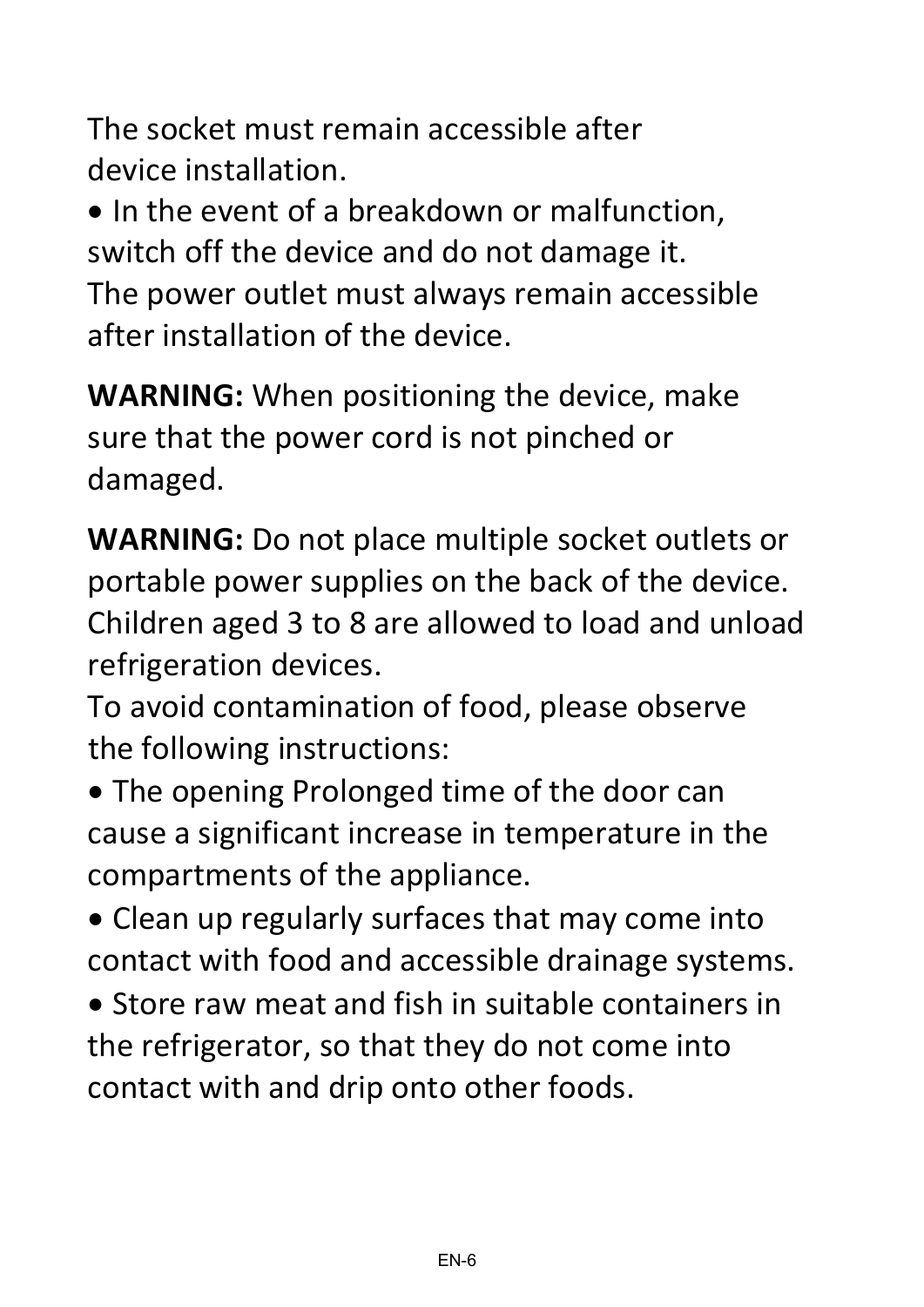• The compartments two stars for frozen products are suitable for preserving frozen food, storing or making ice cream and for making ice cubes.

• The one-, two- and three-star compartments arenot suitable for freezing fresh food.

• If the refrigeration appliance is left empty for long periods of time, turn it off, defrost, clean, dry and leave the door open to prevent mold growth in the appliance.

Place the device against a wall whose free distance does not exceed 75 mm and exceeds 50 mm.

This refrigeration appliance is not intended for use as a built-in appliance.

Recommended storage time for frozen food in the freezer. These times vary depending on the type of food. Foods that you freeze can be stored for 1 to 12 months (minimum at -18 ° C).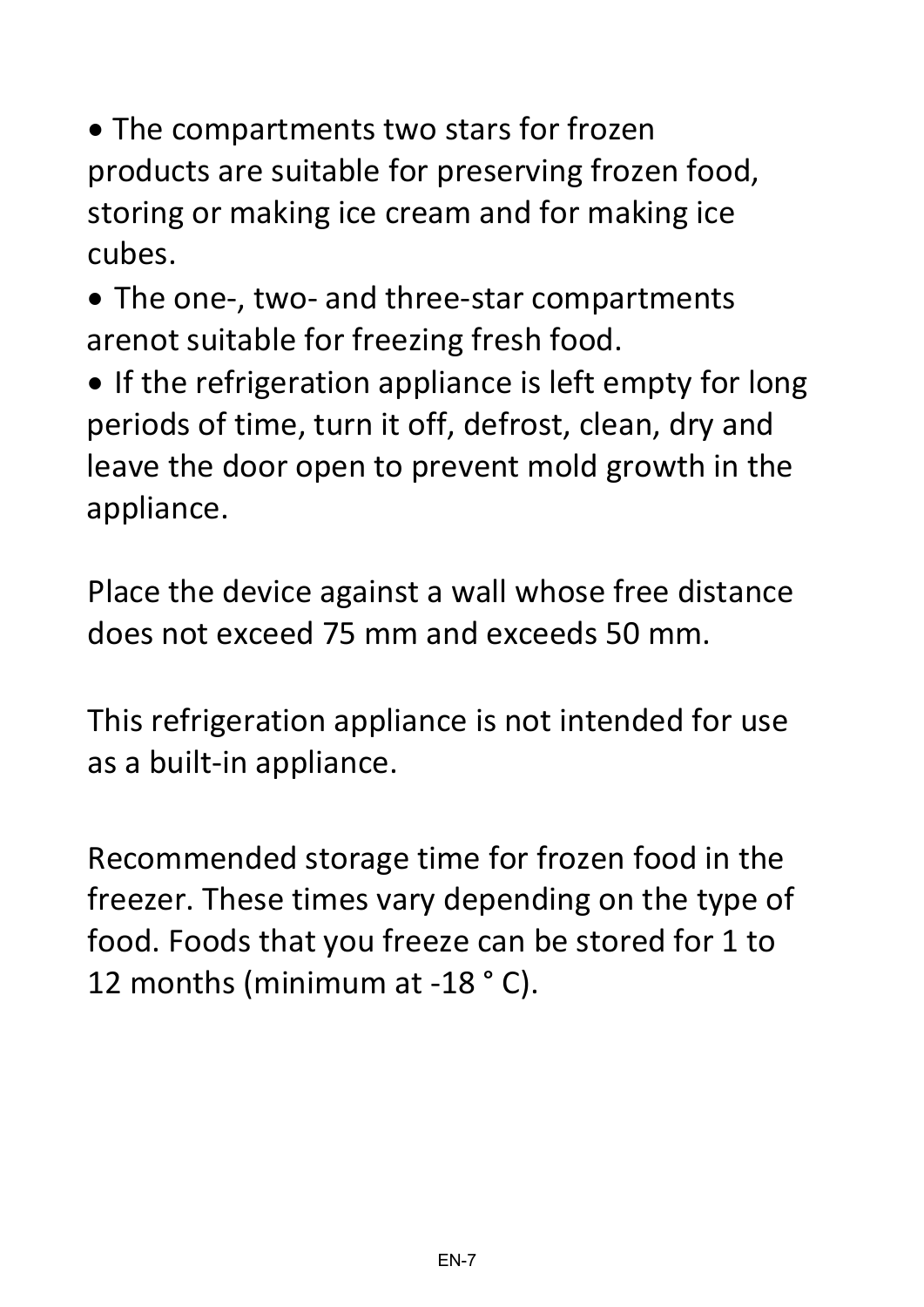| Food                                                                                                   | <b>Storage</b><br>time |
|--------------------------------------------------------------------------------------------------------|------------------------|
| Bacon, casseroles, milk                                                                                | 1 month                |
| Bread, ice cream, sausages, pies, prepared shellfish, oily fish                                        | 2 months               |
| Non-oily fish, shellfish, pizza, scones and muffins                                                    | 3 months               |
| Ham, cakes, biscuits, beef and lamb chops, poultry pieces                                              | 4 months               |
| Butter, vegetables (blanched), eggs whole and yolks, cooked<br>crayfish, minced meat (raw), pork (raw) | 6 months               |
| Fruit (dry or in syrup), egg whites, beef (raw), whole chicken, lamb<br>(raw), fruit cakes             | 12 months              |

When freezing fresh food with an "best before / best before / best date" date, you must freeze it before that date has expired.

Check that the food has not already been frozen. This is because frozen foods that have thawed completely should not be refrozen.

Once thawed, food should be eaten quickly.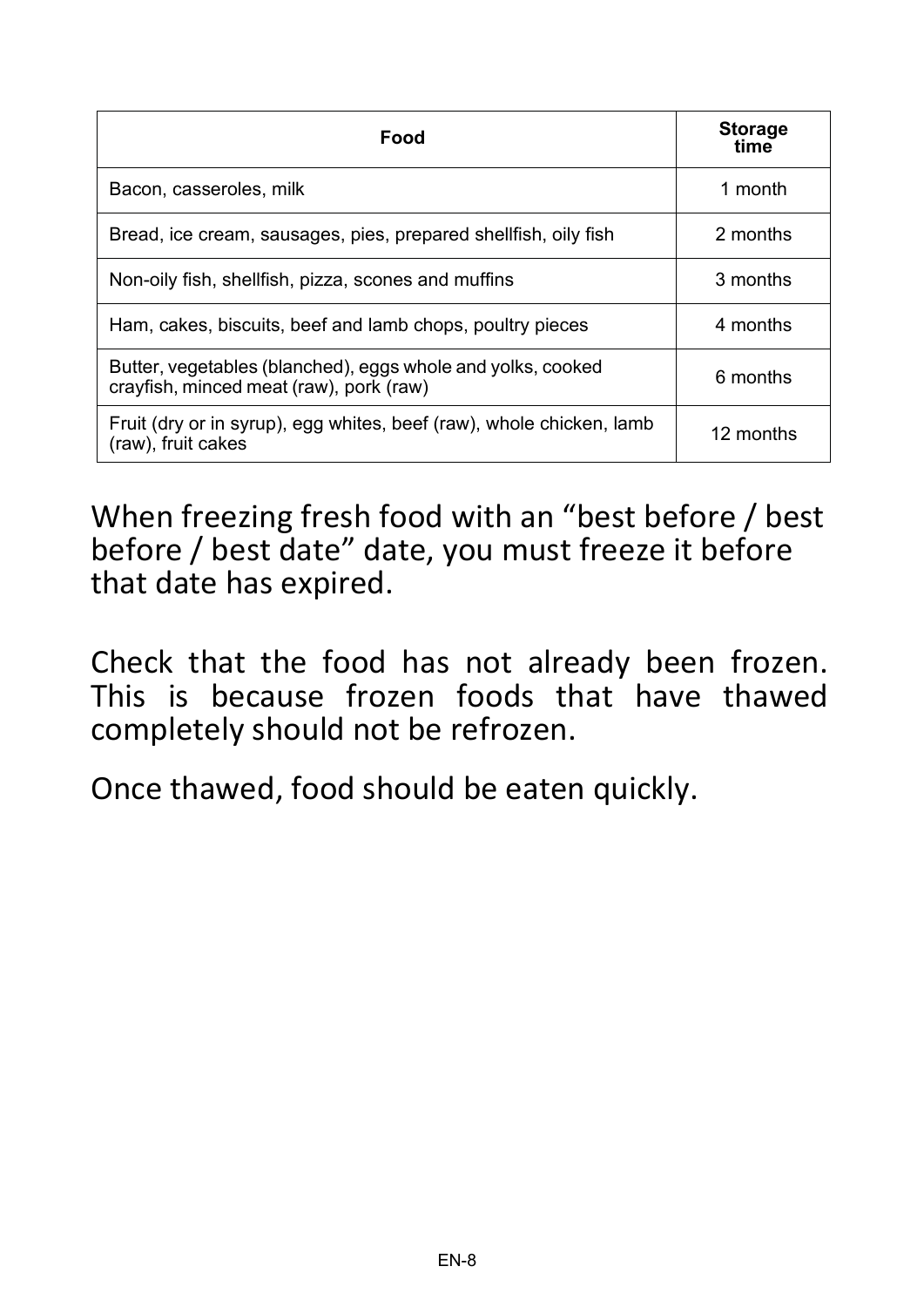• To avoid spoilage of food due to transfer of germs: Store unpackaged animal and plant products separately in drawers. This also applies to different kinds of meat.

• If food needs to be kept together for lack of space: wrap it.

• Never store fruits and vegetables on a balcony with meat or fish.

| Food                | Storage period |
|---------------------|----------------|
| <b>Butter</b>       | 90 days        |
| Hard cheese         | 110 days       |
| Milk                | 7 days         |
| Sausage, cold meats | 9 days         |
| Meat                | 7 days         |

## **Refrigerant**



**Danger; fire hazard/ flammable materials**

**WARNING:** When positioning the device, make sure that the power cord is not stuck or damaged.

**WARNING:** Do not place multiple socket outlets or portable power supplies on the back of the device.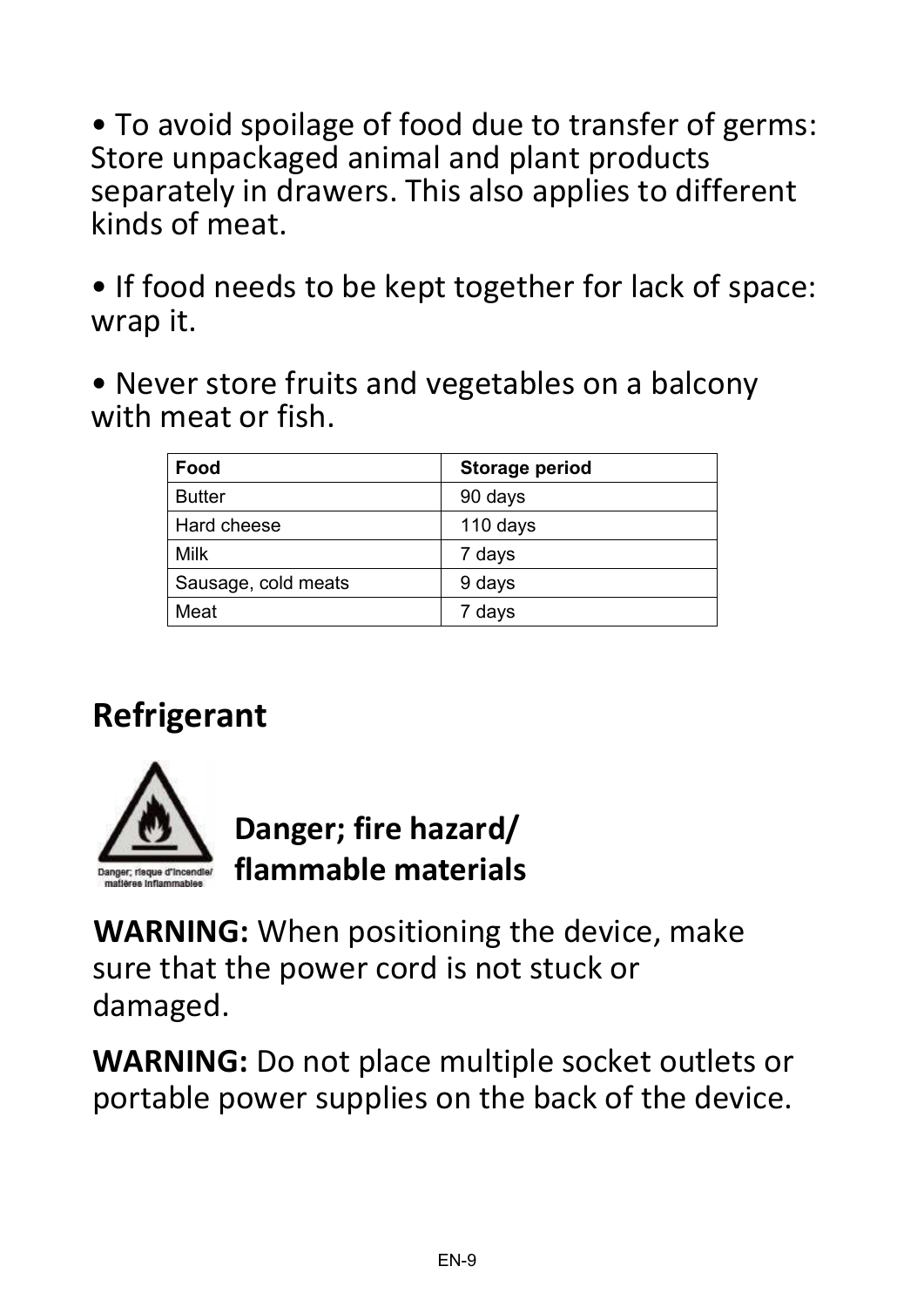The refrigerant gas contained in the circuit of this device is isobutane (R 600a), a low-polluting but flammable gas.

When transporting and installing the appliance, take care not to damage any part of the refrigeration circuit.

Do not use any sharp or pointed tools to defrost the unit.

Do not use any electrical appliance inside the appliance.

The LED lamp is not replaceable. Only an authorized technician can change the LED in the event of a fault.

For instructions for installing the device, refer

to paragraph 'Installation instructions' below in the manual. For maintenance and cleaning of the device, refer to the paragraph 'Maintenance and cleaning'





Replaceable light source (LED only) by a professional. This product contains two lightsources of energy efficiency class G.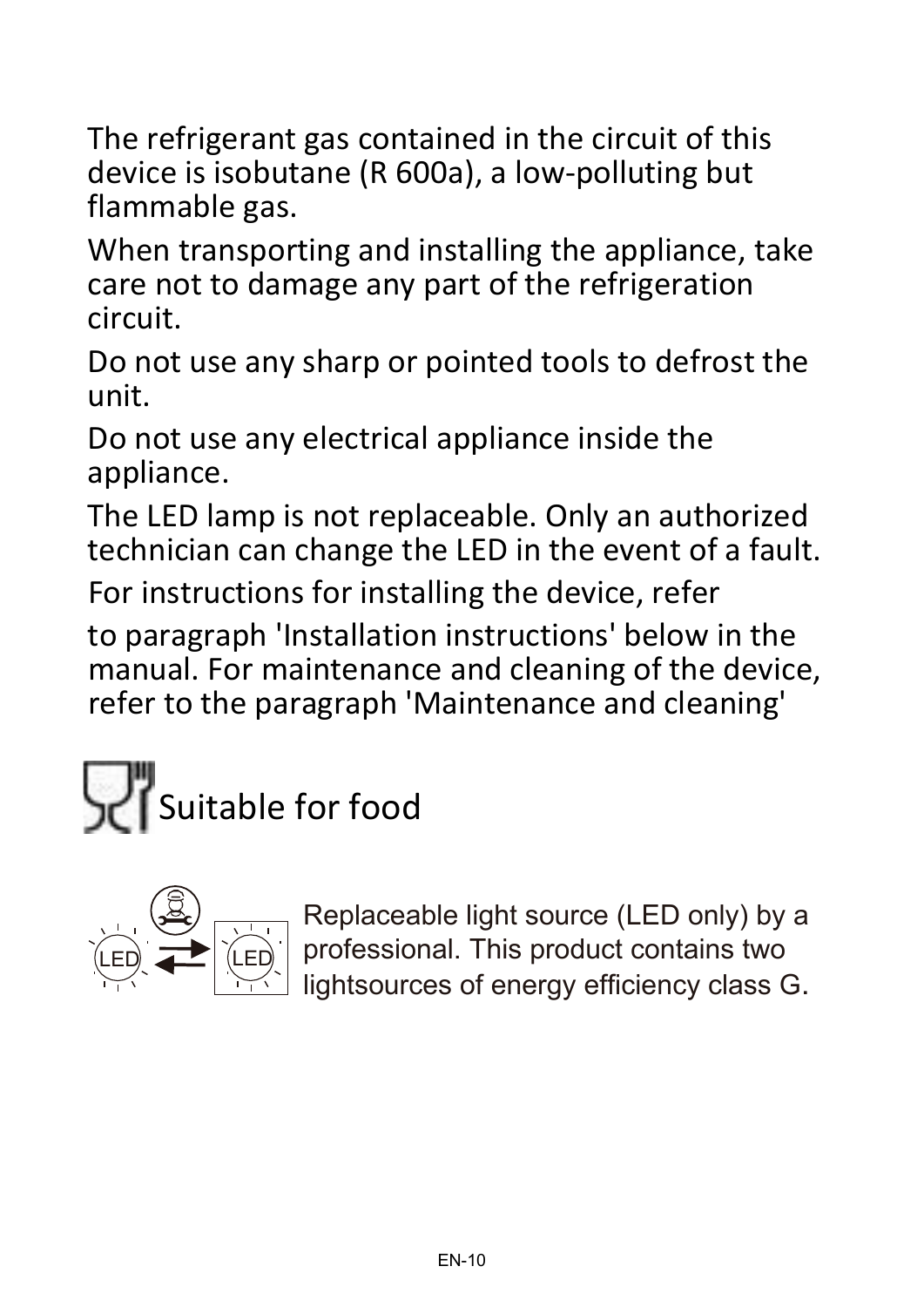#### **IMPORTANT STANDARDS, WARNINGS AND RECOMMENDATIONS**

This product complies with current European safety standards for electrical devices. It has been subjected to long trials and meticulous tests to assess its safety and reliability.

Read this manual carefully before using the machine so that you know exactly what to do and what not to do.

Improper use of the appliance may be dangerous, especially for children.

Before connecting the appliance, check that the data on the rating plate correspond to those for your installation.

The packaging materials are recyclable, do not leave them in the environment, take them to a specialized center for recycling.

The electrical safety of this device is guaranteed only when it is connected to an electrical installation equipped with a grounded plug-in good condition, in accordance with the standards in force. If in doubt, have the installation checked carefully by a qualified technician (law 46/90).

The use of this device, like that of any electrical device, involves observing certain fundamental rules:

• If the power cable is damaged, it must be replaced by the manufacturer, its after-sales service or similarly qualified persons in order to avoid any danger.

- Do not touch the appliance with wet or damp hands or feet;
- Do not pull on the power cable to disconnect the plug from the outlet;
- Do not leave the device exposed to atmospheric agents;
- Do not allow the appliance to be used by children without supervision;

• Do not unplug or insert the plug into the socket with wet hands; before carrying out any cleaning or maintenance operation, disconnect the appliance from the power supply by unplugging the plug or by turning off the main switch of the installation; The socket must remain accessible after installation of the device.

• In the event of a breakdown or malfunction, switch off the appliance and do not damage it.

#### **INSTRUCTIONS FOR USE**

#### DEVICE IDENTIFICATION

A nameplate is stuck on each appliance, behind the vegetable drawer

#### **CHARACTERISTICS**

The most important feature of this device is:

Automatic defrosting of the refrigerator cell. The defrost water is conveyed to a tank placed on a compressor from where it evaporates with the heat generated during the refrigeration process.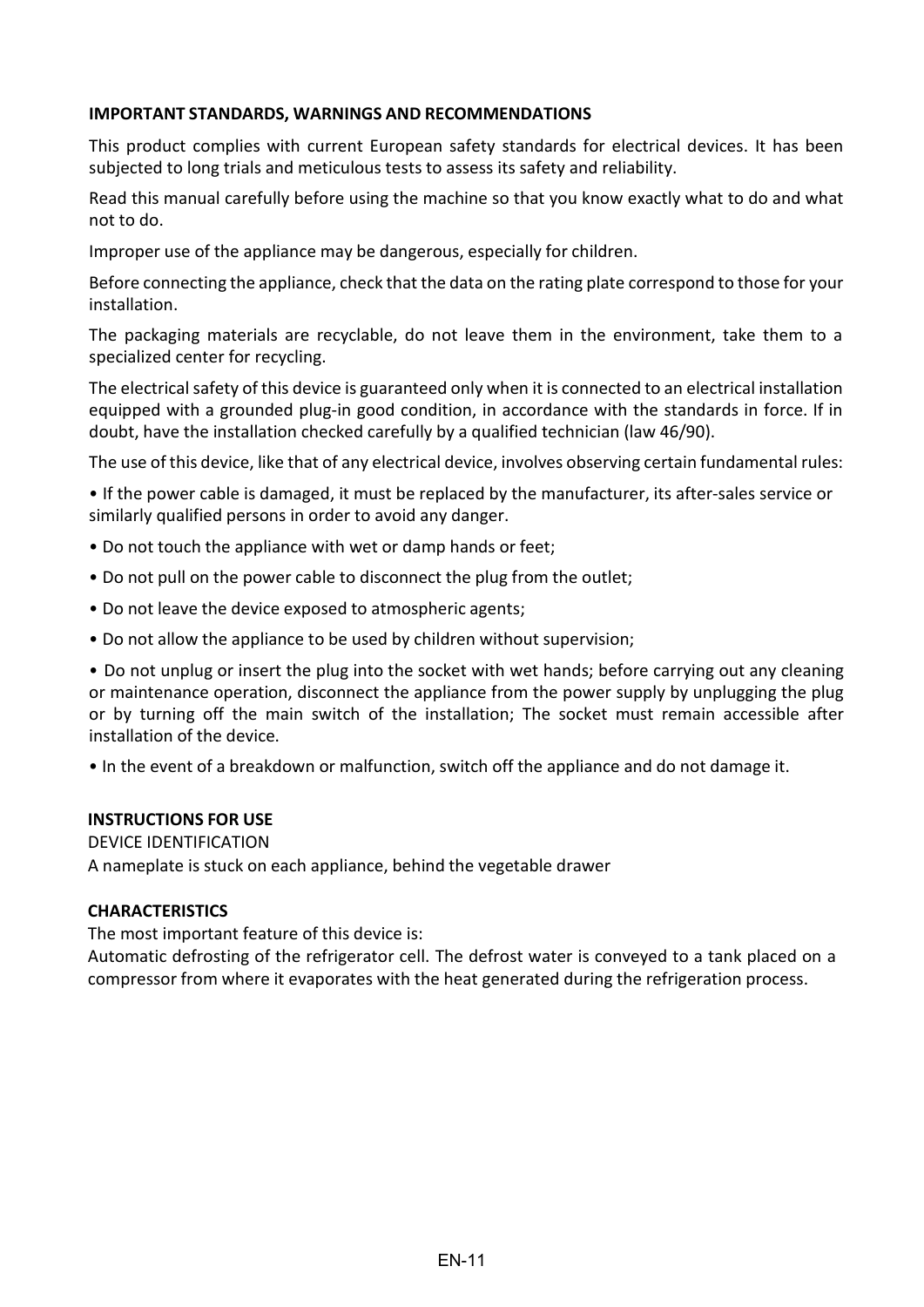#### **WARNING!**

When you install your refrigeration appliance, it is important to take into account the climatic class of the product. To find out which climate class your refrigerator belongs to, please check the data plate as shown below: The refrigeration appliance operates correctly within the ambient temperature range shown in the table, depending on the climate class.

| Class                 | Symbol    | Average ambient temperature °C |
|-----------------------|-----------|--------------------------------|
| temperate<br>enlarged | <b>SN</b> | from $+10$ to $+32$            |
| temperate             |           | from $+16$ to $+32$            |
| subtropical           | <b>ST</b> | from $+16$ to $+38$            |
| Tropical              |           | from $+16$ to $+43$            |

#### **ELECTRICAL CONNECTION**

Check that the voltage values of the electrical network can withstand those indicated on the nameplate placed behind the refrigerator crisper.

If the outlet is not equipped with an earthed socket, or if the plug is not suitable for your network, we advise you to contact a specialized electrician.

Do not use adapters or taps to avoid heating and burning.

If the appliance is not equipped with an electrical outlet, it will have to be connected to the network by means of a switch which will be connected directly to the power supply terminals. Thisswitch must guarantee a single-pole disconnection of the device with separation of the contacts ofnot less than 3 mm.

#### **TECHNICAL ASSISTANCE**

Before calling the After-Sales service, if the refrigerator is not in operation, check that the power plug is correctly inserted in the socket and that the thermostat is not in position "0"; if the refrigerator makes noise, check the leveling and check that there is no object in contact with the rear wall; if the refrigerator is not performing sufficiently, check that the interior is not full, that the door closes and that the condenser is not full of dust.

If there should be water in the lower part of the refrigerator (vegetable drawer and extractable top) check that the hole allowing the defrost water to flow is not blocked.

The installation is the responsibility of the buyer. Our company is not responsible for damage due to improper installation and declines all responsibility in the event that the earth connection does not comply with the National Standards in force.

At the end of the functional life of the device using R 600a refrigerant gas (isobutane) andflammable gas inside the insulating foam, the device must be set up in a safe state before its disposal. For information relating to this operation, contact your trusted dealer or the local body incharge.

#### **CAUTION: Do not damage the refrigerant circuit.**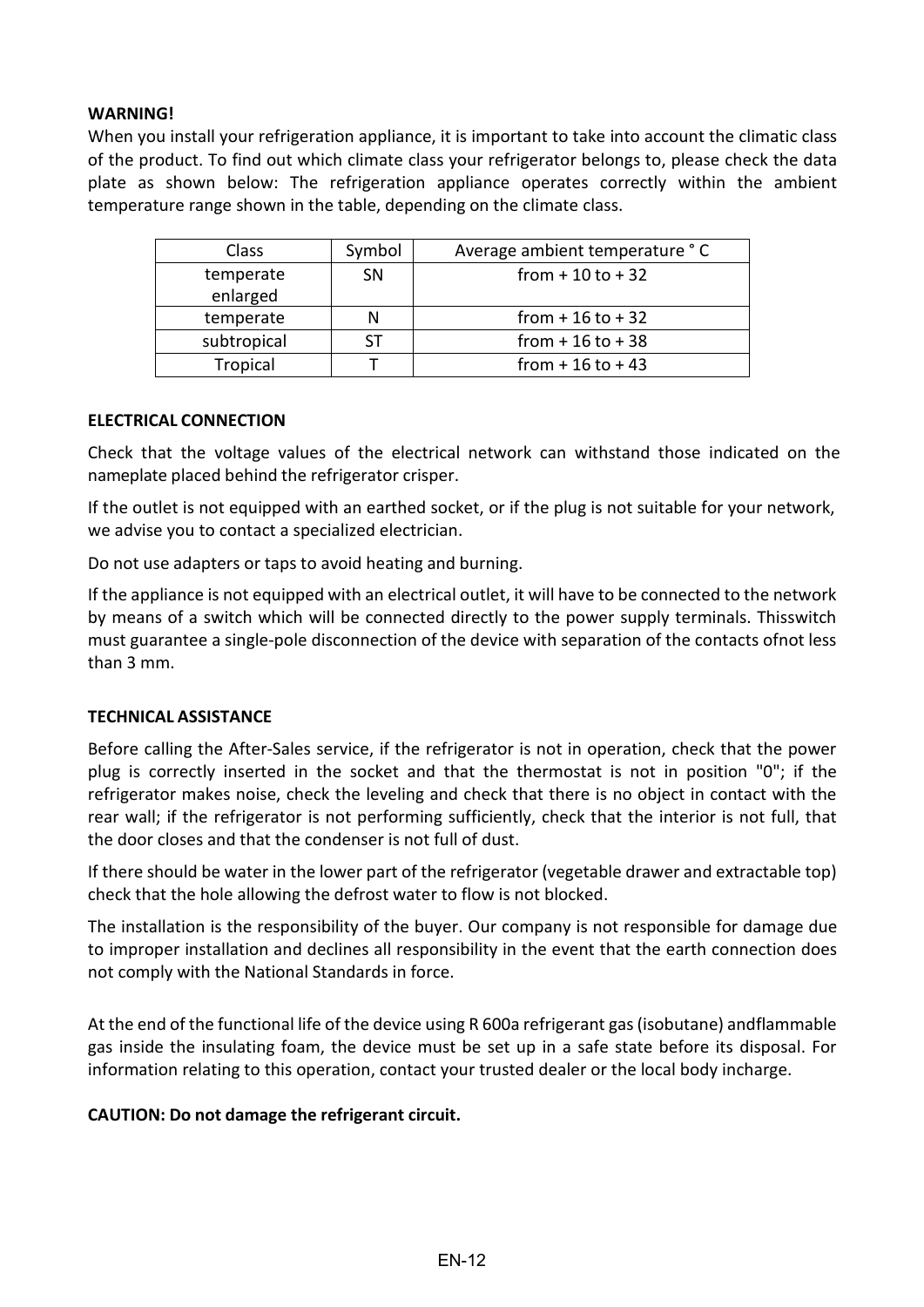#### **PARTS AND FEATURES**



- 1. Freezer shelf
- 2. Thermostat
- 3. Refrigerator shelf
- 4. Vegetable drawer
- 5. Outer wall of the refrigerator
- 6. Adjustable feet
- 7. Shelves

The drawing, the number of shelves are only indicative. Non-contractual document which may be subject to modifications

#### **Installation Instructions**

1. Make sure that the device remains upright during transport. Do not tilt the device more than 45 degrees when moving it. Do not exert pressure on the condenser, the door and its handle to avoid deformations or disturbances of the functioning of the refrigerator.



2. Make sure that there is enough space around the refrigerator for it to function well. Allow a dozen cms of free space at the back and sides of the unit so that air can circulate to cool the compressor. Also leave about thirty centimeters above it.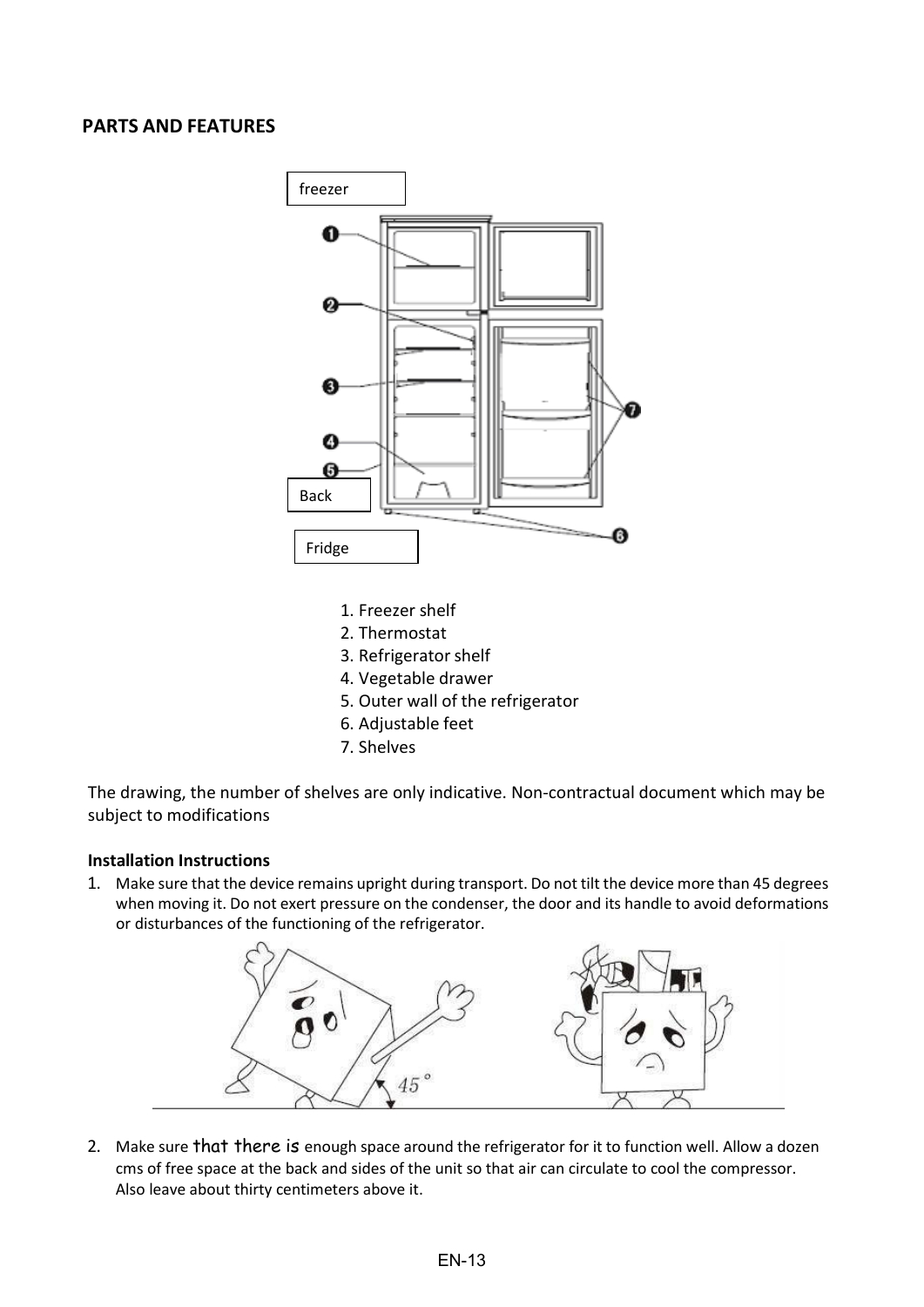3. Place the device away from direct sunlight and heat sources (stoves, heater, radiators, etc.). Direct sunlight can damage the acrylic coating and heat sources can increase electricity consumption. Extremely cold ambient temperatures can also cause malfunctions. Avoid placing the device in humid places. If there is too much humidity in the air, there will quickly be frost on the evaporator.





Place the device against a wall with a free distance not exceeding 50-75mm

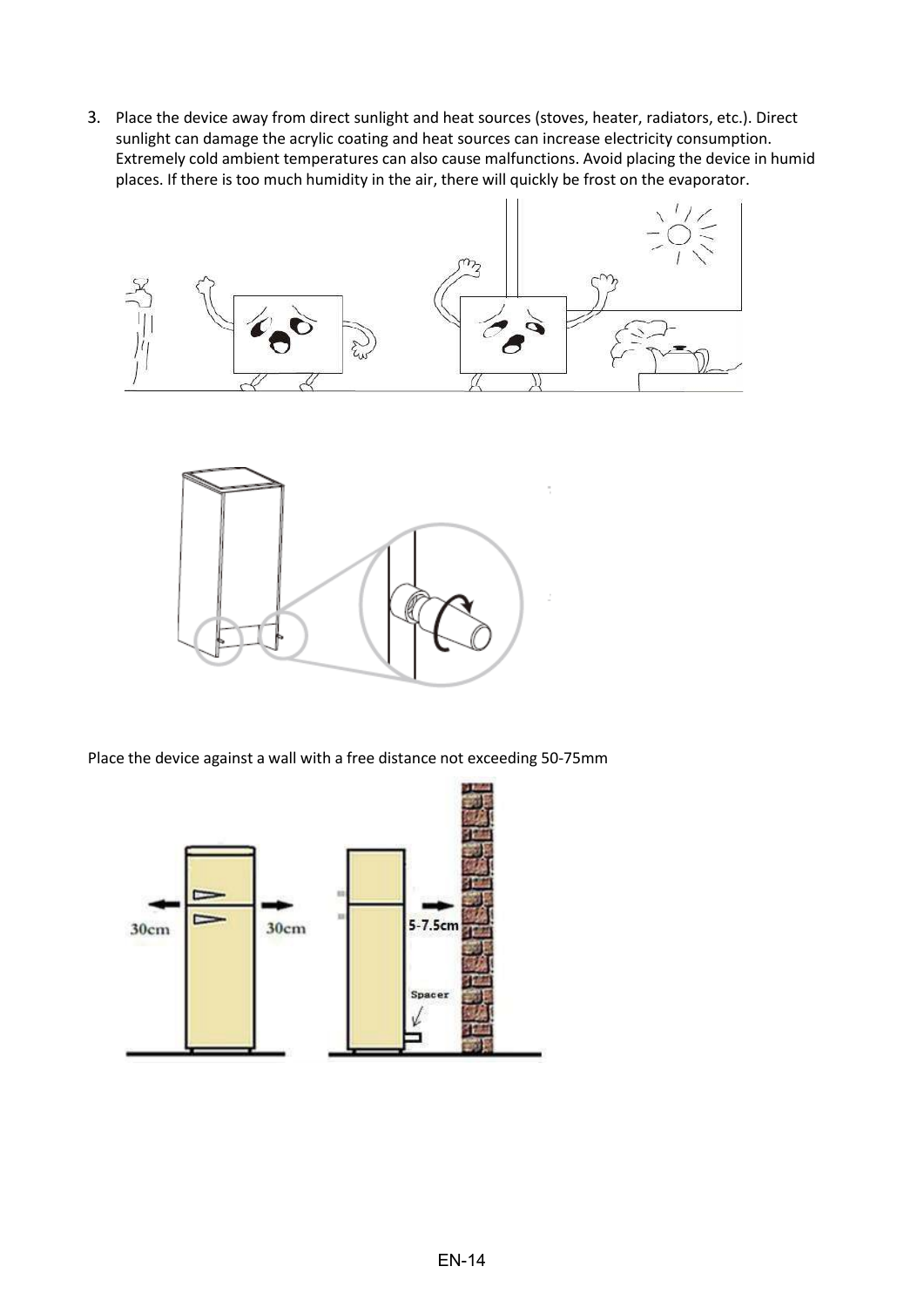#### **For refrigeration devices with a climatic class:**

- extended temperate (SN): this refrigeration appliance is intended for use at ambient temperatures between 10 ° C and 32 ° C;

- temperate (N): this refrigeration appliance is intended for use at ambient temperatures between 16 ° C and 32 ° C;

- subtropical (ST): this refrigeration appliance is intended for use at ambient temperaturesbetween 16 ° C and 38 ° C;

- tropical (T): this refrigeration appliance is intended for use at ambient temperatures between 16 ° C and 43 ° C;

#### **Meaning of the \*-labelling of freezers**

- 1- (**\***), 2- (**\*\***), and 3-stars (**\*\*\***) freezers **are not suitable for freezing fresh food**.
- 2-stars (**\*\***) and 3-stars (**\*\*\***) freezers are suitable for storing frozen food (**pre-frozen**) and ice or for making ice and ice cubes.

| <b>COMPARTMENTS</b>           | STARS (*) | <b>TARGET STORAGE</b><br><b>TEMPERATURE</b> | <b>SUITABLE FOOD</b>                                                                                                                                                                                                                                                        |
|-------------------------------|-----------|---------------------------------------------|-----------------------------------------------------------------------------------------------------------------------------------------------------------------------------------------------------------------------------------------------------------------------------|
| FREEZER                       | $(***)*$  | $≤ -18 °C$                                  | Suitable for seafood (fish, shrimps, shellfish),<br>➤<br>freshwater and meat products.<br>Recommended storage period: 3 months<br>➤<br>Suitable for freezing fresh food.<br>$\begin{array}{c} \boxed{1} \end{array}$                                                        |
| FREEZER                       | ***       | $≤ -18 °C$                                  | Suitable for seafood (fish, shrimps, shellfish),<br>➤<br>freshwater and meat products.<br>Recommended storage period: 3 months<br>➤<br>Not suitable for freezing fresh food.<br>$\boxed{1}$                                                                                 |
| FREEZER                       | **        | $\leq$ -12 °C                               | Suitable for seafood (fish, shrimps, shellfish),<br>≻<br>freshwater and meat products.<br>Recommended storage period: 2 months<br>⋗<br>Not suitable for freezing fresh food.<br>$\Box$                                                                                      |
| FREEZER                       | $\star$   | $≤ -6$ °C                                   | Suitable for seafood (fish, shrimps, shellfish),<br>➤<br>freshwater and meat products.<br>Recommended storage period: 1 month<br>➤<br>Not suitable for freezing fresh food.<br>$\boxed{1}$                                                                                  |
| $0^*$ –<br><b>COMPARTMENT</b> |           | $-6$ °C - 0 °C                              | Suitable for fresh meat products (pork, beef,<br>➤<br>chicken, etc.) and processed food consumed or<br>processed within the same day or within the next<br>three days after storage (max.).<br>Not suitable for freezing food or for storing frozen<br>$\boxed{1}$<br>food. |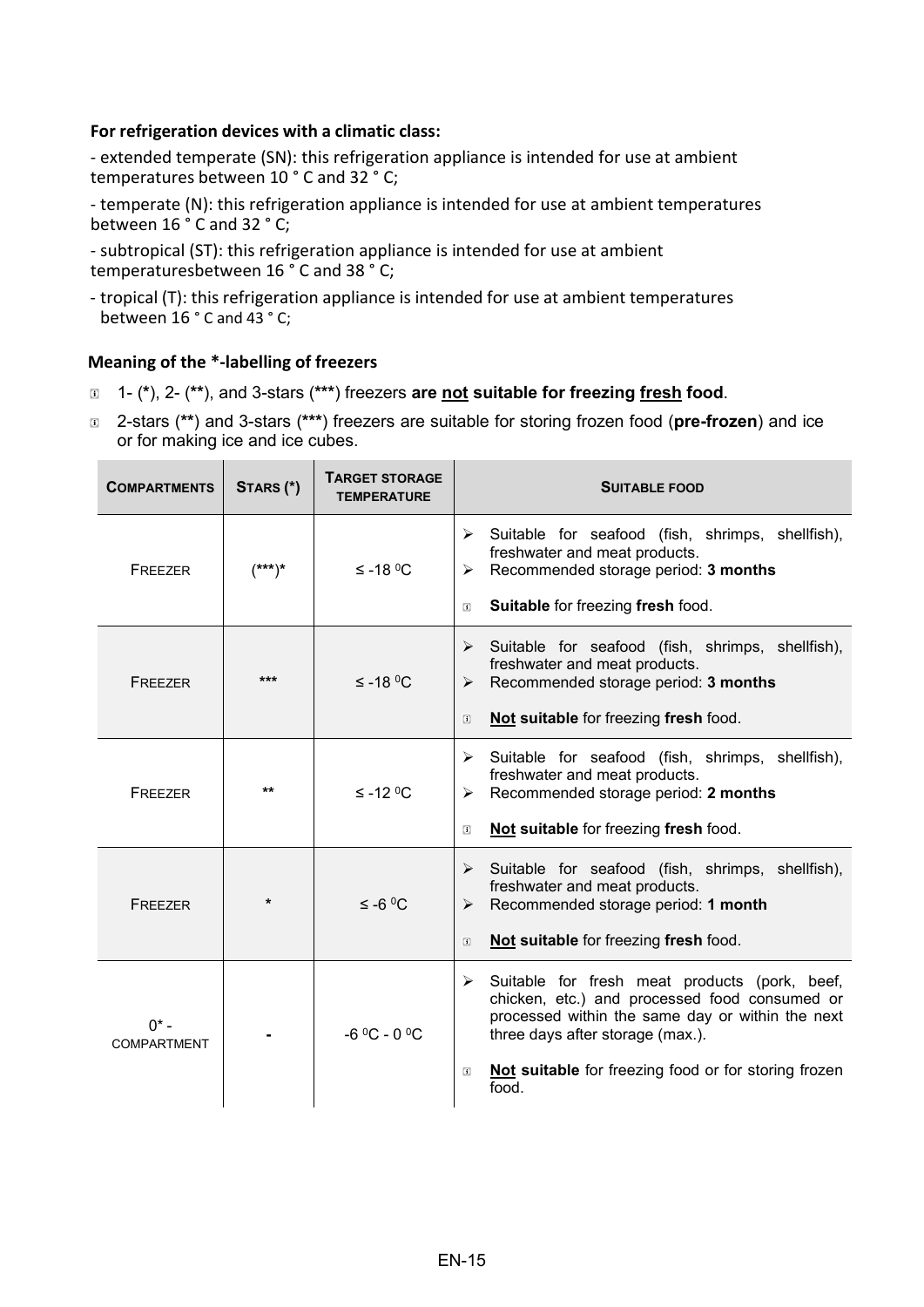

This product complies with the requirements imposed by directives 2014/35 / EU (repealing directive 73/23 / EEC amended by directive 93/68 / EEC) and 2014/30 / EU(repealing directive 89/336 / EEC)

#### **Read all instructions before using the appliance**

- Before throwing away your appliance: remove the door, leave the shelves in place so that children cancannot easily play indoors.

- Don't let children never operate or play with the appliance.

- Never clean any parts of the appliance with flammable fluids. The fumes represent a fire hazard or can cause explosions.

- Do not store or use gasoline or other flammable gases or liquids near this appliance. Fumes can cause fire or explosion.

- Do not install this device in a location with extreme weather conditions such as:insufficient ventilation, temperatures below 10 ° C or above 30 ° C

#### **Cool zone**

This is where you need to store foods that can be kept longer if you

keep cool. Milk, yogurt, fruit juice, hard cheeses, e.g. cheddar. Bottles and other open jars of salad dressings, sauces and jams. Fat, e.g., butter, margarine, low fat spreads, fried foods and bacon. Eggs.

#### **Coldest zone: 1 ° C to 5 ° C**

This is where to put the food that must be cold to be stored safely. More generally, it is any freshproduct for which the use-by date (DLC) is associated with a storage temperature less than or equal to  $+4$  ° C.

- Raw and uncooked foods should always be wrapped.
- Refrigerated precooked foods, e.g., ready-to-eat foods, meat pies, soft cheeses.
- Pre-cooked meats, for example ham.
- Prepared salads (including mixed, chopped, pre-washed, prepackaged green salads,rice, potato salad, etc.).
- Desserts, for example cream cheese, home cooked food and leftovers or cream cakes.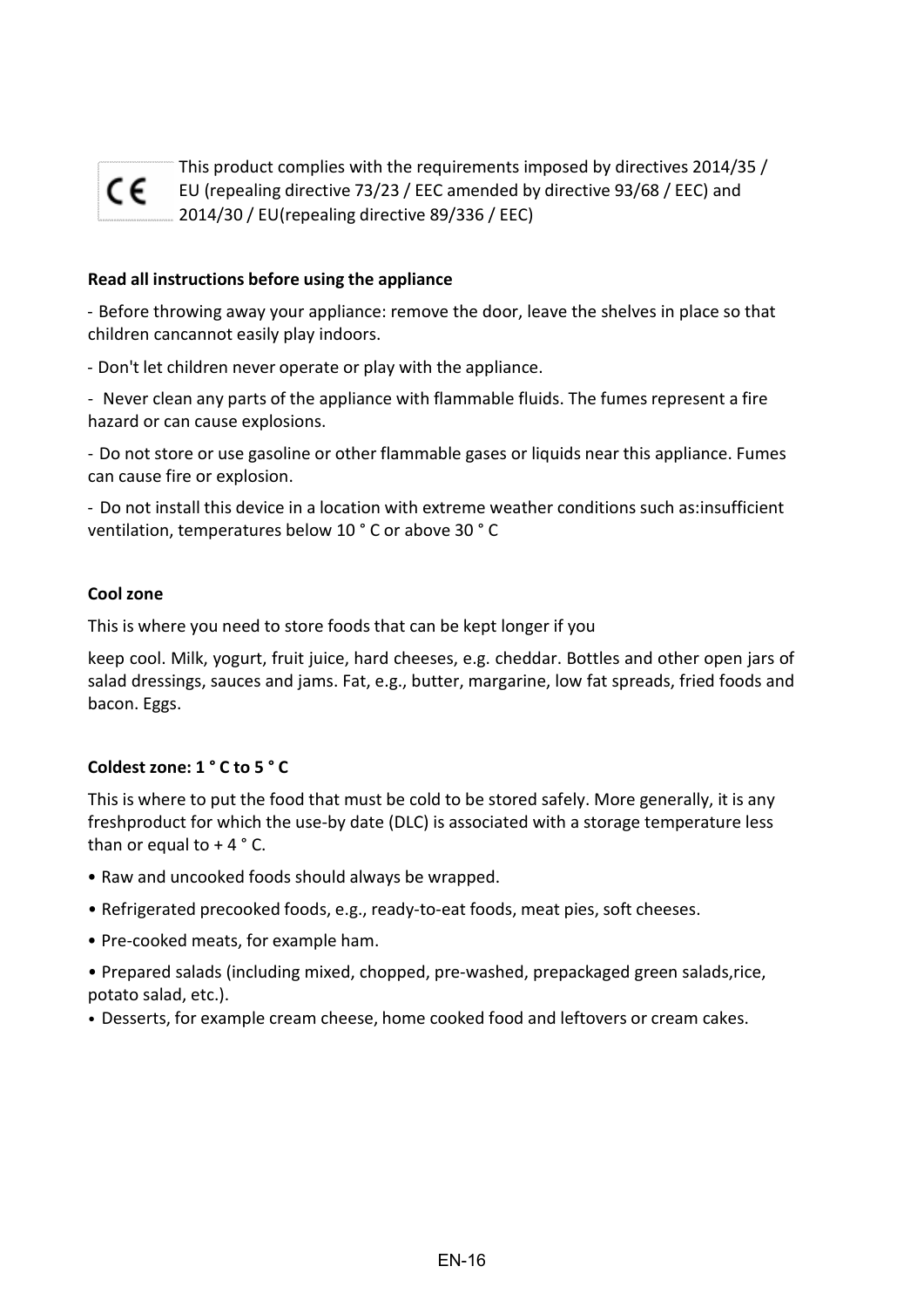#### **Salad tray**

This is the wettest part of the Refrigerator.

Vegetables, fruits, pieces of fresh salad, e.g., whole unwashed lettuce, whole tomatoes, radishes,etc. ... WE RECOMMEND THAT ALL PRODUCTS PRESERVED IN THE SALAD CONTAINER BE PACKAGED.

#### **REMARK :**

ALWAYS PACK AND STORE RAW MEAT, CHICKEN AND FISH ON THE LOWEST SHELF AT THE BOTTOM OF THE REFRIGERATOR. THIS WAY THEY WILL NOT DRAIN ON OR TOUCH OTHER FOODS. DO NOT STORE GAS OR FLAMMABLE LIQUID

#### **Freezer**

#### **Freezershelf**

• Store food in small portions.

#### **Note: Food packaging**

Pack foods in portions that suit your needs.

Portions of fruits and vegetables should not exceed 1 kg, those of meat can reach 2.5 kg. Small portions freeze faster and help preserve food quality better when defrosting and preparing meals.

It is important to package foods in airtight bags or containers before placing them.

freeze to prevent them losing their taste or becoming dehydrated.

Wrap the food, expel the air, and seal the bag or container tightly.

#### **Appropriate packaging:**

Plastic bags, stretch film, aluminum foil and freezer trays. You can obtain these packaging from your usual traders.

#### **Inappropriate packaging:**

Wrapping paper, greaseproof or cellophane, garbage bags or bags that have already been used.

#### **Suitable sealing devices:**

Elastics, plastic clips, cords, ties for freezer bags or similar device. Plastic films and bags can be sealed using a special iron or press.

#### **Before placing the package in the freezer, affix a label with the description of the contents and the date of freezing.**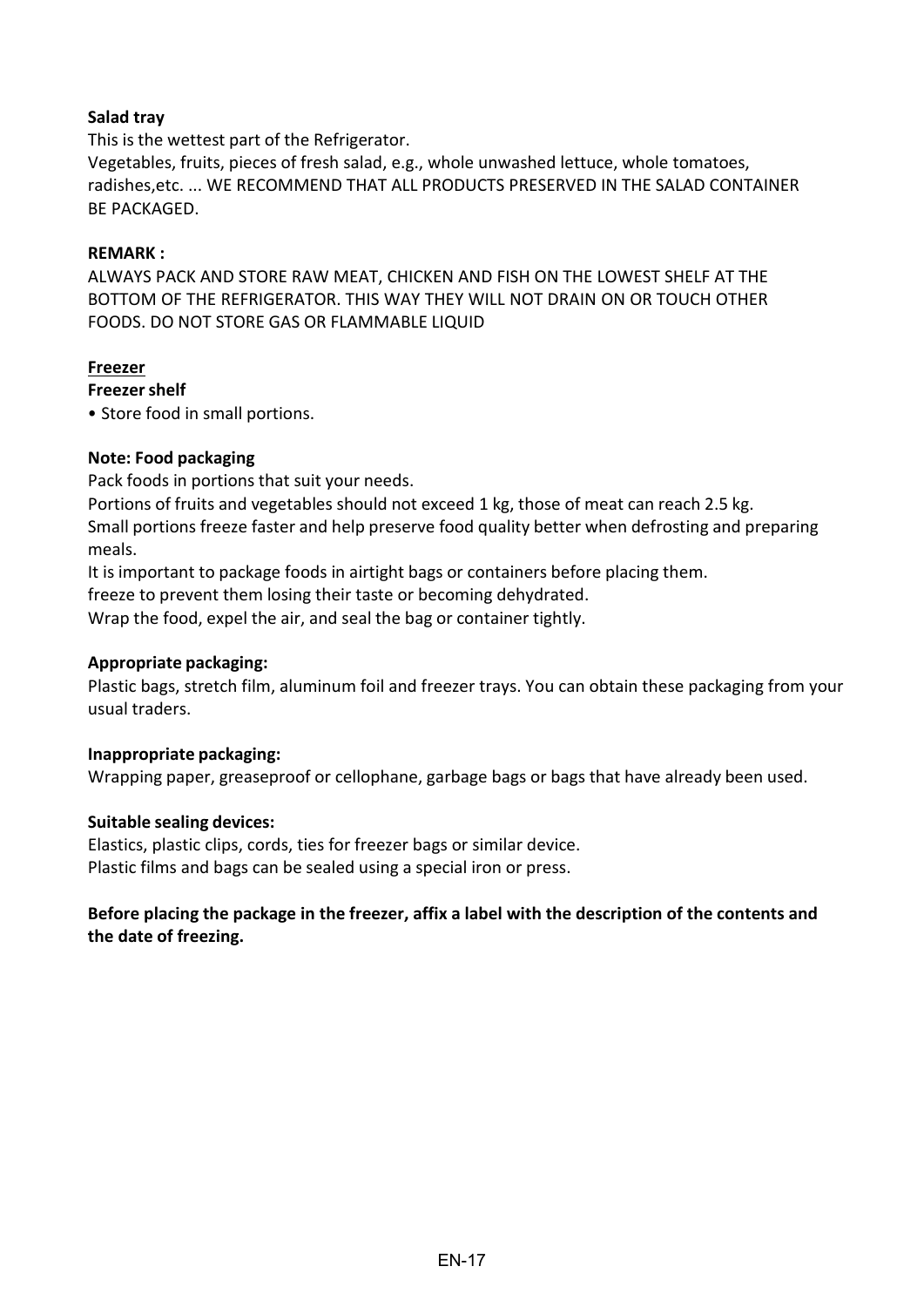#### **Precautions:**

- 1. Plug the machine into a properly installed and grounded proprietary wall outlet. Never cut or remove (for any reason) the third wire (ground) from the power cord. Any questions regarding power or grounding should be addressed to a licensed electrician or to a center authorized to work on this type of product. Warning: If the grounded plug is used improperly, there may be a risk of electric shock.
- 2. The installation socket must always be fitted with an earth connection. If the current supply is not connected to earth; you do not need to connect the device



- 3. Do not throw water on the refrigerator: it can cause equipment failure or risk of electric shock.
- 4. Do not store or use No gasoline or other flammable gases or liquids near this appliance. Fumes can cause fire or explosion.



#### **Use:**

1. Before connecting the appliance to the electric current, let it stand for about two hours. This will reduce the risk of malfunction in the cooling system, due to handling during transport. Run your product about 2/3 hours before adding food

CAUTION: To avoid a danger caused by instability of the device, the device must be installed and secured in accordance with the instructions in the installation manual.

2. Using the thermostat: To regulate the temperature in the refrigerator, turn the thermostat knob from right to left. The thermostat can be set to any position from "0" (off) to "7" (coldest).

For normal use, please select the position "3-4"

3. Do not put too much food in the appliance. Do not open the door too often to maintain the indoor temperature and save electricity.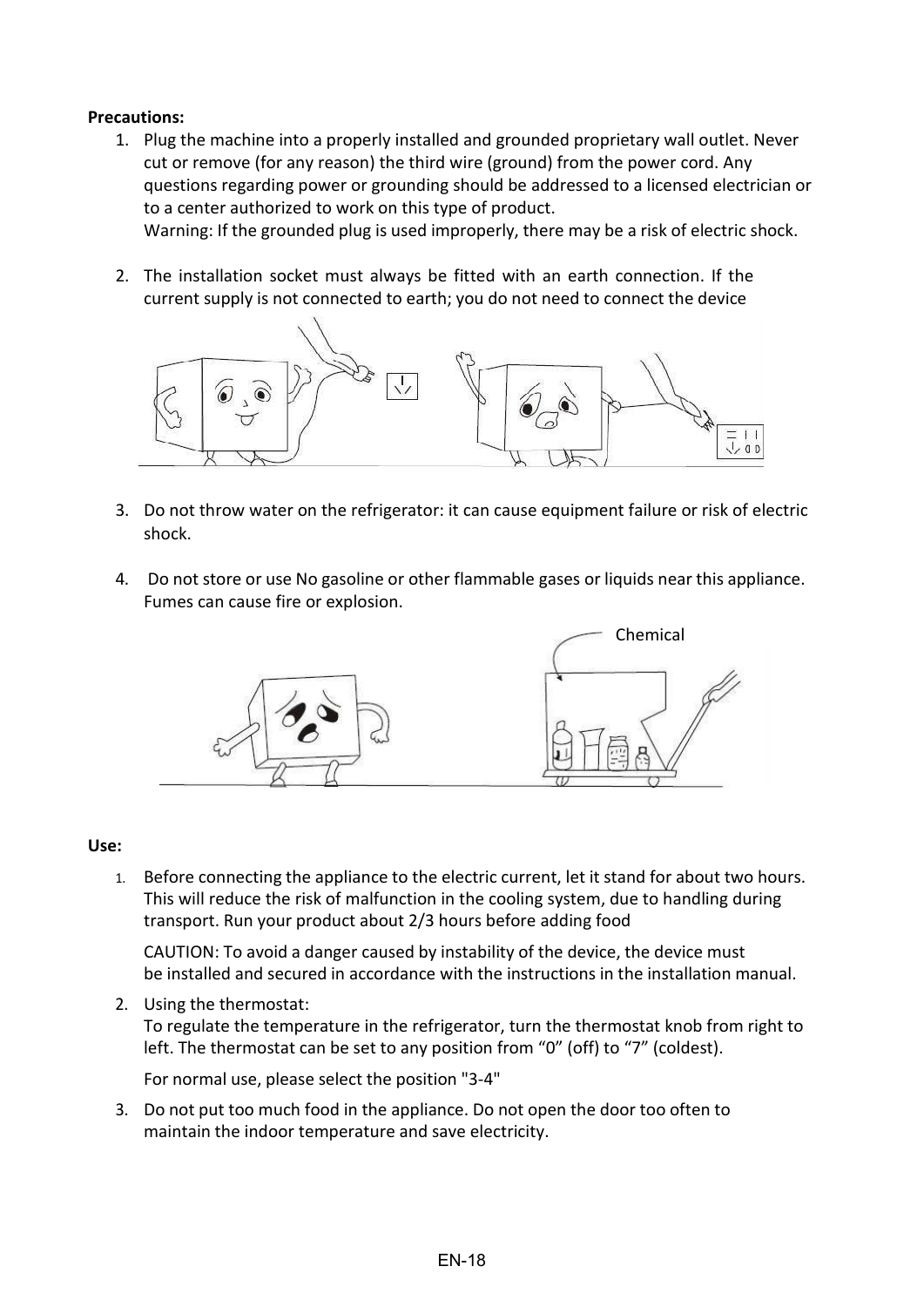When the setting is 0, the device is turned off. When the setting is at the maximum, the compressor does not stop, the internal temperature may be -4 °C  $\sim$  6 °C.



#### **Defrost:**

In order to allow the device to function correctly, it is necessary to carry out defrost at least once a year or when the ice cover is greater than 10 mm. From time to time you can remove the layer of ice that has formed using a squeegee or other plastic instrument.

NEVER USE A METAL OR AN ELECTRICAL DEVICE TO DEFROST.

#### **Warnings :**

- When defrosting, do not use never any sharp or metallic object to remove the ice on the surface of the evaporator so as not to damage the latter.

- Reconnect current again after more than 15 minutes.

#### **To defrost:**

To defrost the device, choose a period when your device is not overcharged. Remove all the food, place it in another refrigerator or in a very cool place. Set the thermostat to the off position (0), unplug the appliance and open the door. Once the frost has melted, remove the water and dry the interior of the refrigerator.

Wait 15 minutes then reconnect the device. You can then restart the refrigerator by turning the thermostat to the desired setting.

#### **CARE AND MAINTENANCE**

- 1. Cleaning your Refrigerator:
- Unplug the device
- Wash the inside with water hot and a baking soda solution. To do this, add about 1 to 2 tablespoons of baking soda to a quart of water.

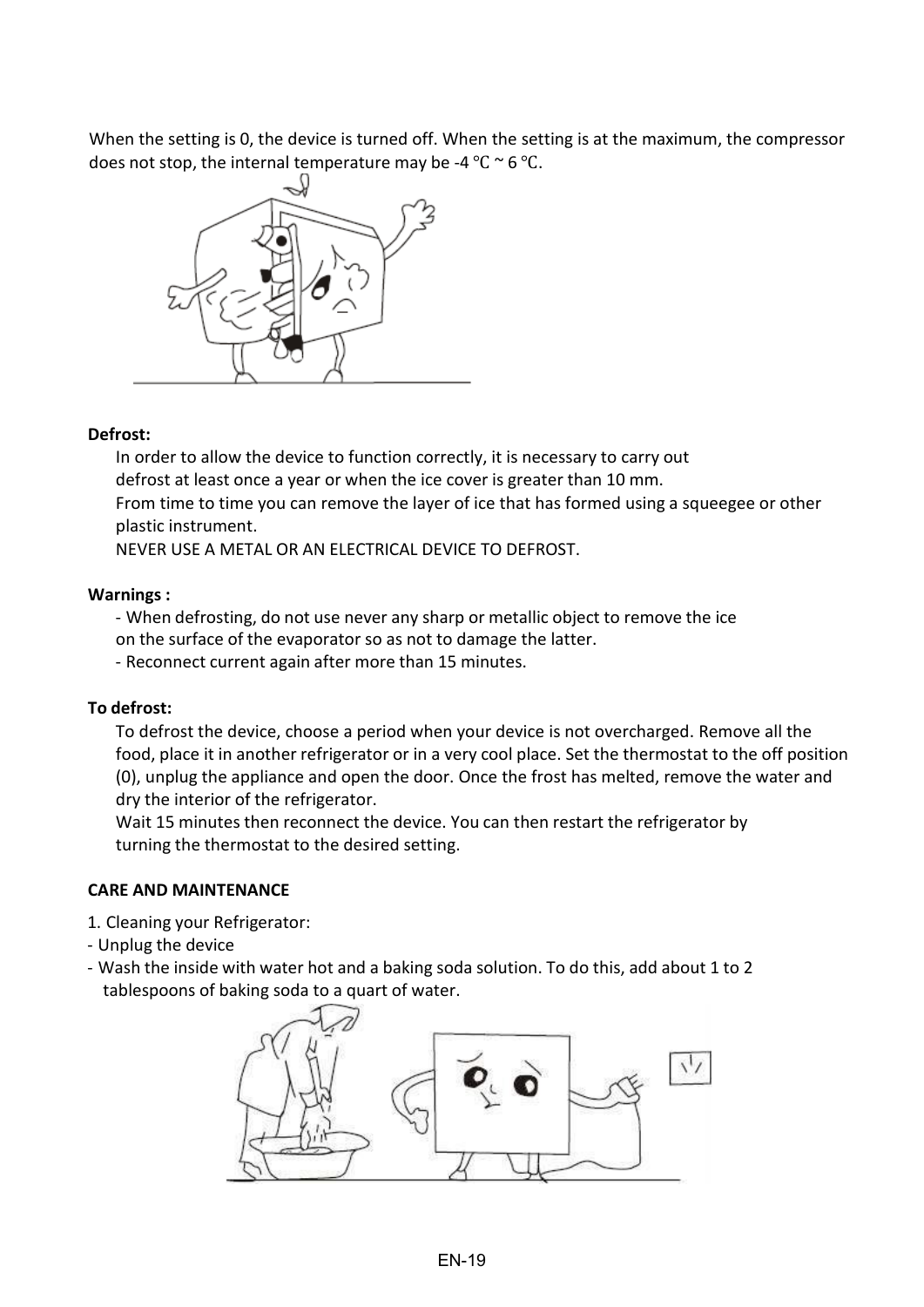2. Wash shelves and trays with a mild detergent solution. The exterior of the appliance should be cleaned with a mild detergent and warm water.

3. Never use acids, solvents, gasoline or similar products to clean the refrigerator, as they can damage the paint or the plastic parts of the appliance.



#### **TROUBLESHOOTING GUIDE**

- 1. The refrigerator does not work, the light does not work: -The device is not plugged in -The switch is in the off position.
- 2. The fridge is not cold enough:

-Thermostat temperature is not set correctly.

- -The outdoor environment may require a higher setting.
- -The door is opened too often, or the door is not fully closed.
- -The door seal is not tight enough.
- -There is not enough space between the appliance and the walls behind and to the sides.
- 3. The refrigerator seems to make too much noise:
	- -The rustling may come from the refrigerant flow, which is normal.
	- -At the end of each cycle, you may hear a gurgling sound due to the flow of refrigerant through your appliance.
	- -The contraction and expansion of the interior walls can cause cracking and cracklings. -The appliance is not level.

#### Notes:

Avoid placing the device in humid places. If there is too much humidity in the air, there will quickly be frost on the evaporator.

During periods of high relative humidity, condensation may form on the surface of the refrigerator. It is not a malfunction. Clean the surface. If the refrigerator does not operate properly after all these checks, contact Technical Service without further delay.

Keep the invoice or proof of purchase of the product to be able to use the warranty. For any questions during use, please contact your store.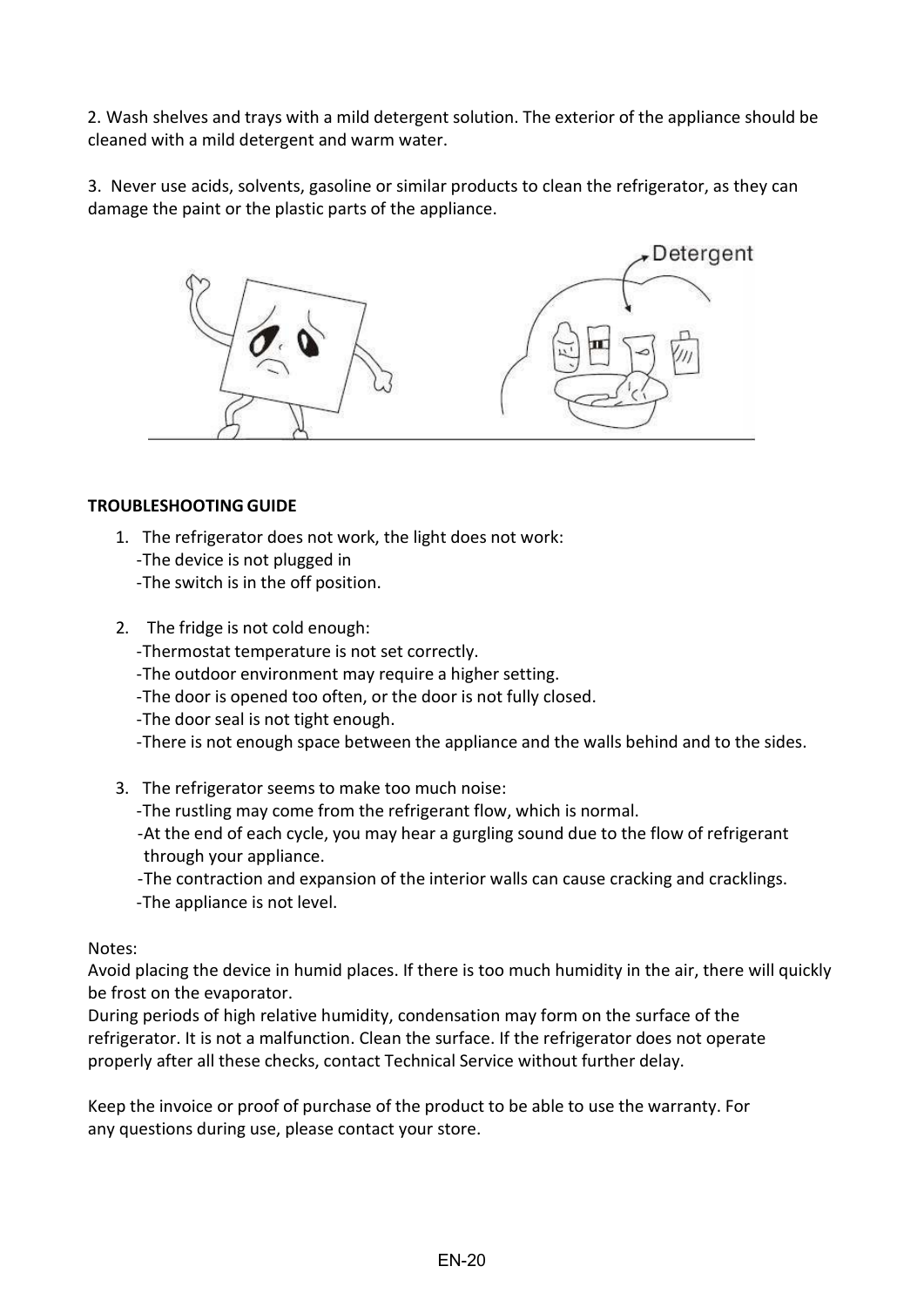#### **ELIMINATION**



This logo affixed to the product means that it is a device whose treatment as waste falls within the framework of directive 2012/19 / EU of January 4, 2012, relating to waste electrical and electronic equipment. (WEEE).

The presence of hazardous substances in electrical and electronic equipment may have potential effects on the environment and human health in the reprocessing cycle of this product.

Thus, at the end of the life of this device, it must not be disposed of with unsorted municipal waste. As an end consumer, your role is essential in the cycle of reuse, recycling and other forms of recovery of this electrical and electronic equipment. Return and collection systems are made available to you by local authorities (waste reception centers) and distributors. You have the obligation to use the selective collection systems made available to you.

#### **COLDEST ZONE IN THE REFRIGERATOR**



The symbol opposite indicates the location of the coldest zone in your refrigerator. This zone is delimited at the bottom by the glass of the vegetable drawer, and at the top by the symbol or the shelf positioned at the same height.

In order to guarantee the temperatures in this zone, take care not to modify the positioning of this shelf. In forced-air refrigerators (equipped with a fan or No Frost models), the symbol of the coldest zone is not shown because the temperature inside them is homogeneous.

#### **TEMPERATURE INDICATOR INSTALLATION**

To help you adjust your refrigerator properly, it is equipped with a temperature indicator that will allow you to control the average temperature in the coldest zone. CAUTION: This indicator is intended to work only with your refrigerator, be careful not to use it in another refrigerator (in fact, the coldest zone is not the same), or for any other use.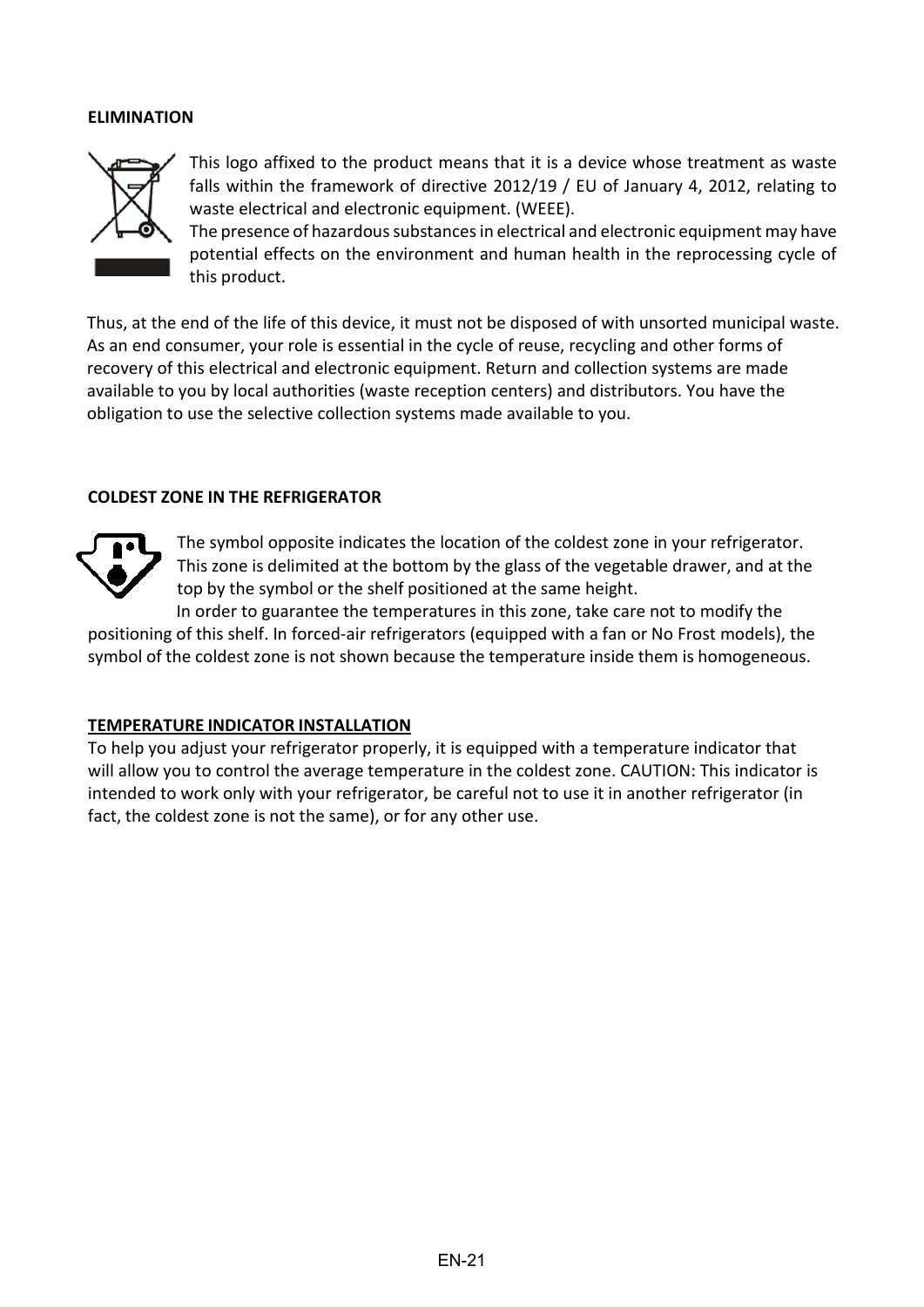#### **CHECKING THE TEMPERATURE IN THE COLDEST ZONE**

Thanks to the temperature indicator, you can regularly check that the temperature of the coldest area is correct. Indeed, the temperature inside the refrigerator depends on several factors such as the ambient temperature of the room, the quantity of foodstuffs stored, the frequency of opening of the door. Take these factors into consideration when setting up the device.

When the indicator shows "OK", it means that your thermostat is correctly adjusted, and that the indoor temperature is correct.

If the color of the indicator is white, it means that the temperature is too high, in this case it is necessary to increase the thermostat setting and wait 12 hours to carry out a visual check of the indicator again.

After loading or opening the door, the indicator may turn white after a few moments.



#### **Tips - Energy savings**

- Install the appliance in a cool, dry and adequately ventilated room.
- Take care not to expose the device to direct sunlight and never place it near a direct source ofheat (near a radiator, for example).
- Never block the appliance's ventilation openings or grids.Let food cool before placing it in the appliance.
- Place frozen products in the refrigerator to thaw them.
- The low temperature of frozen food will help cool the food in the refrigerator.
- Defrost the freezer when ice has collected. A thick layer of ice may impair the transfer of cold tofrozen products and thus increase the energy consumption of the appliance.
- Do not leave the appliance doors open for too long when storing or removing food from theappliance.
- The less ice will form in the freezer if you leave the door open for as little time as possible.

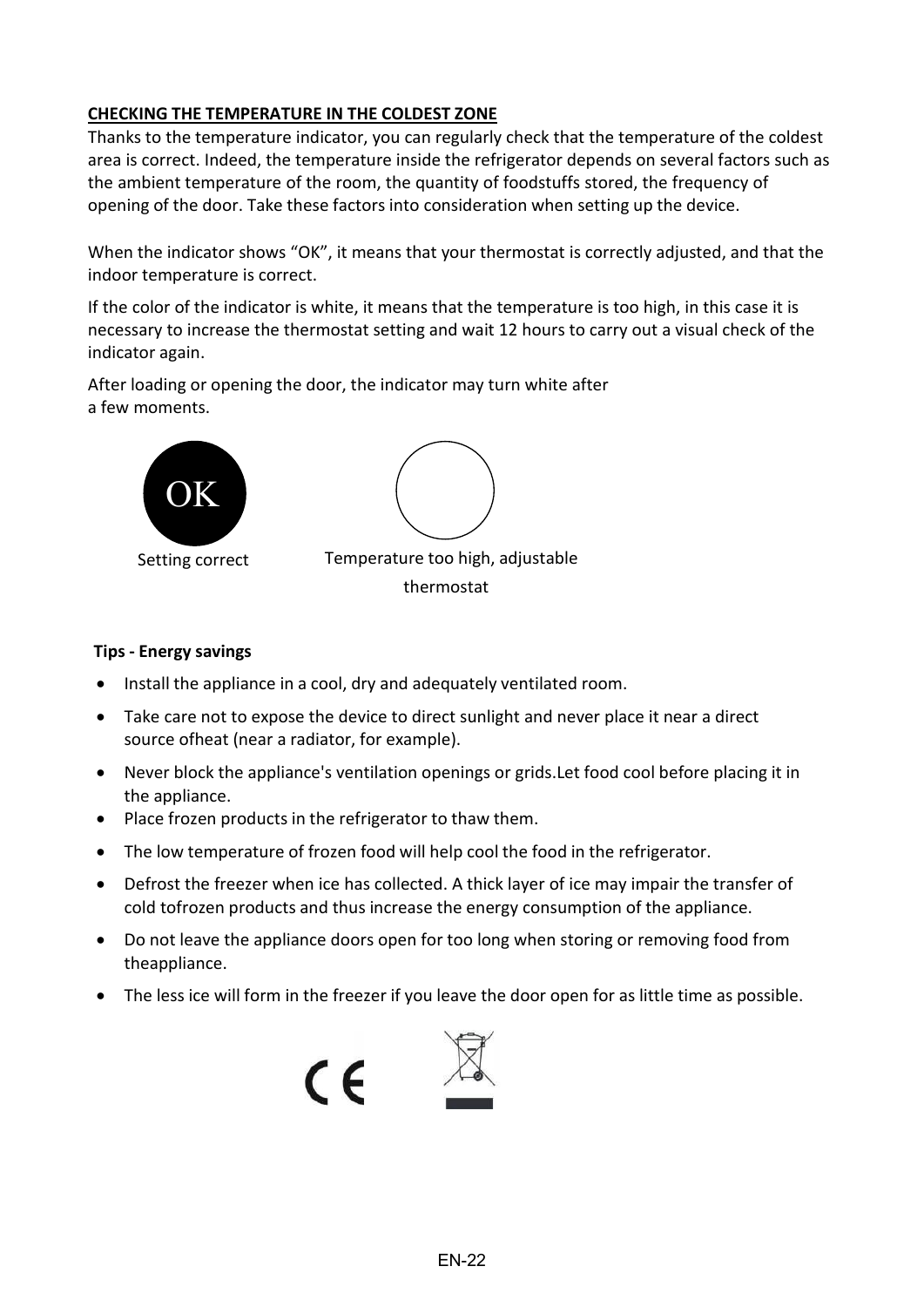#### **ENERGY LABELING REGULATION DATA SHEET: 2019/2016 / EU**

The product information sheet according to EU regulation n ° 2019/2016 The energy labeling of refrigerating appliances can be found under the URL or QR code indicated on the energy label

```
SCDD208VBL - URL: https://eprel.ec.europa.eu/qr/360088
SCDD208VCR - URL: https://eprel.ec.europa.eu/qr/360125
SCDD208VVA - URL: https://eprel.ec. europa.eu/qr/360129
SCDD208VR - URL: https://eprel.ec.europa.eu/qr/360493
SCDD208VB - URL: https://eprel.ec.europa.eu/qr/360498
SCDD208VP - URL: https://eprel.ec.europa.eu/qr/360502
SCDD208VACA - URL: https://eprel.ec.europa.eu/qr/495570
SCDD208VRIO - URL: https://eprel.ec.europa.eu/qr / 495572
SCDD208VCAN - URL: https://eprel.ec.europa.eu/qr/495575
SCDD208VFLO - URL: https://eprel.ec.europa.eu/qr/495579
SCDD208VHAW - URL: https://eprel. ec.europa.eu/qr/495582
```
#### **Relationship between the energy label 1060/2010 / EU and the new energy label 2019/2016 / EU**

The current  $1060/2010$  / EU label uses the less efficient A + ++ / D labeling system. The mixed scale of the label with many "+ " is no longer transparent and the majority of products are already within 2 to 3 first classes today.

Therefore, the European Union has revised and optimized the label according to the needs of users. The new 2019/2016 / EU energy label will only contain energy classes A to G. The class levels will be regularly updated.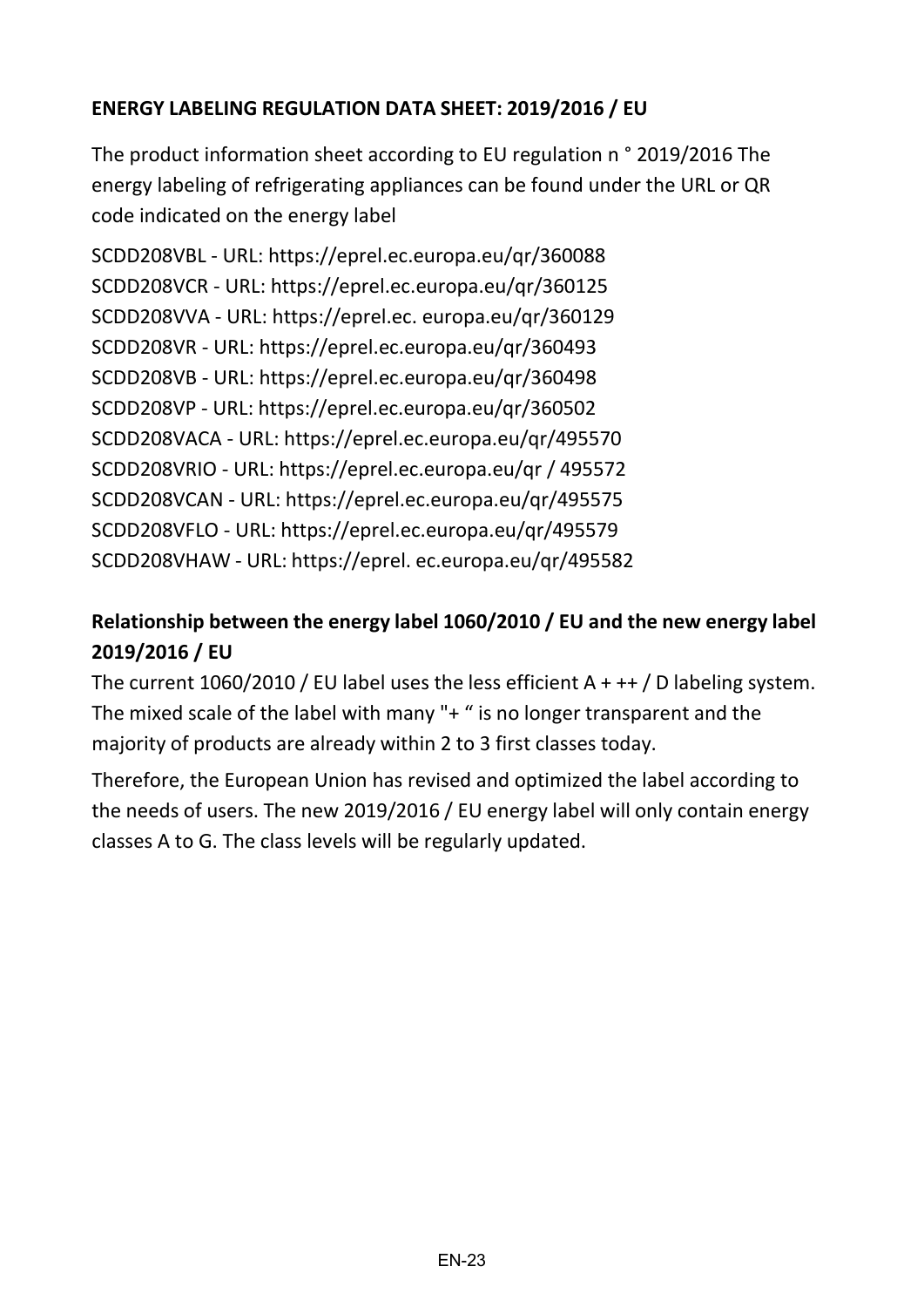#### **GUARANTEE**

The warranty does not cover product wear parts, problems or damage resulting from:

(1) surface deterioration due to normal wear and tear of the product;

(2) defects or deterioration due to contact of the product with liquids and due to corrosion caused by rust or the presence of insects;

(3) any incident, unauthorized abuse, misuse, modification, disassembly or repair;

(4) any improper maintenance operation, use not in accordance with the product instructions or connection to an incorrect voltage;

(5) any use of accessories not supplied or approved by the manufacturer.

The warranty will be void if the nameplate and / or product number is removed.

#### **Product warranty and spare parts available**

Under the terms of the manufacturer's warranty applicable to the location, use of the Service is free. The minimum warranty period (manufacturer's warranty for private consumers) in the European Economic Area is 2 years according to the warranty terms applicable to the place. The warranty conditions do not affect any other rights or claims held by you under local law.

Detailed information on the warranty period and country warranty conditions are available from customer service, your dealer or our Original spare parts functional according to the corresponding Eco-design Directive can be obtained from customer service for a period of at least

from the date your device is placed on the market in the European Economic Area.

For more technical specifications on the repair agent and to order replacement parts, please visit: [https://www.schneiderconsumer.com](http://www.schneiderconsumer.com/)